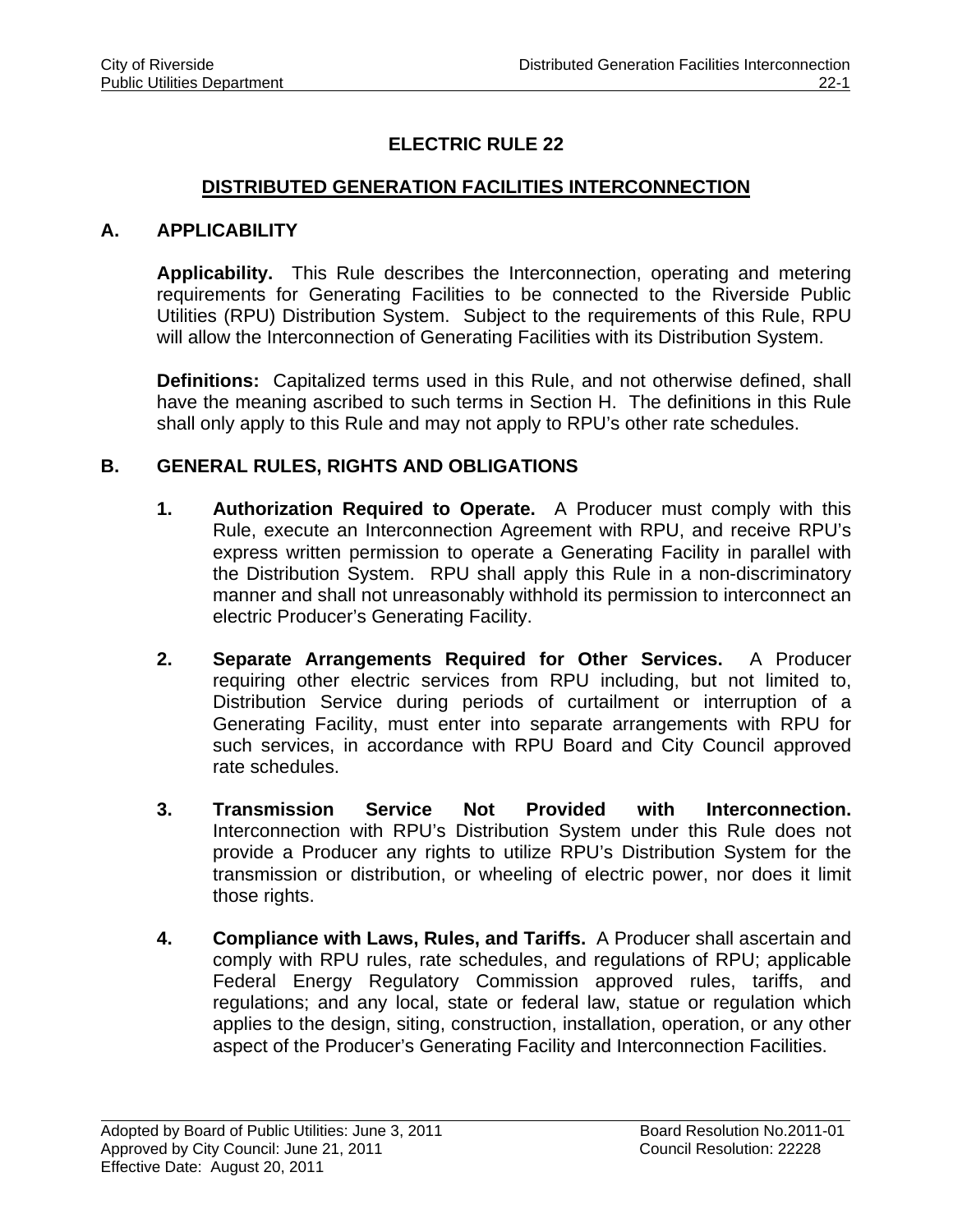- **5. Design Reviews and Inspections.** RPU shall have the right to review the design of a Producer's Generating Facility and Interconnection Facilities and to inspect a Producer's Generating and Interconnection Facilities prior to the commencement of Parallel Operation with RPU's Distribution System. RPU may require a Producer to make modifications as necessary to comply with the requirements of this Rule. RPU's review and authorization for Parallel Operation shall not be construed as confirming or endorsing the Producer's design or as warranting the Generating or Interconnection Facilities' safety, durability or reliability. RPU shall not, by reason of such review or lack of review, be responsible for the strength, adequacy, or capacity of such equipment.
- **6. Right to Access.** A Producer's Generating Facility and Interconnection Facilities shall be reasonably accessible to RPU personnel as necessary for RPU to perform its duties and exercise its rights under its rate schedules and rules, and any Interconnection Agreement between RPU and the Producer.
- **7. Confidentiality of Information.** Any information pertaining to Generating or Interconnection Facilities provided to RPU by a Producer shall be treated by RPU in a confidential manner. RPU shall not use information contained in the Application to propose discounted rates to the Customer unless authorized to do so by the Customer or the information is provided to RPU by the Customer through other means.
- **8. Prudent Operation and Maintenance Required.** A Producer shall operate and maintain its Generating Facility and Interconnection Facilities in accordance with Prudent Electrical Practices and shall maintain compliance with this Rule.
- **9. Curtailment or Disconnection.** RPU may limit the operation or disconnect or require the disconnection of a Producer's Generating Facility from RPU's Distribution System at any time, with or without notice, in the event of an Emergency, or to correct Unsafe Operating Conditions. However, RPU must provide written notice as soon as possible following such disconnect. RPU may also limit the operation or disconnect or require the disconnection of a Producer's Generating Facility from RPU's Distribution System upon the provision of reasonable written notice: 1) to allow for routine maintenance, repairs or modifications to RPU's Distribution System; 2) upon RPU's determination that a Producer's Generating Facility is not in compliance with this Rule; or, 3) upon termination of the Interconnection Agreement. Upon the Producer's written request RPU shall provide a written explanation of the reason for such curtailment or disconnection.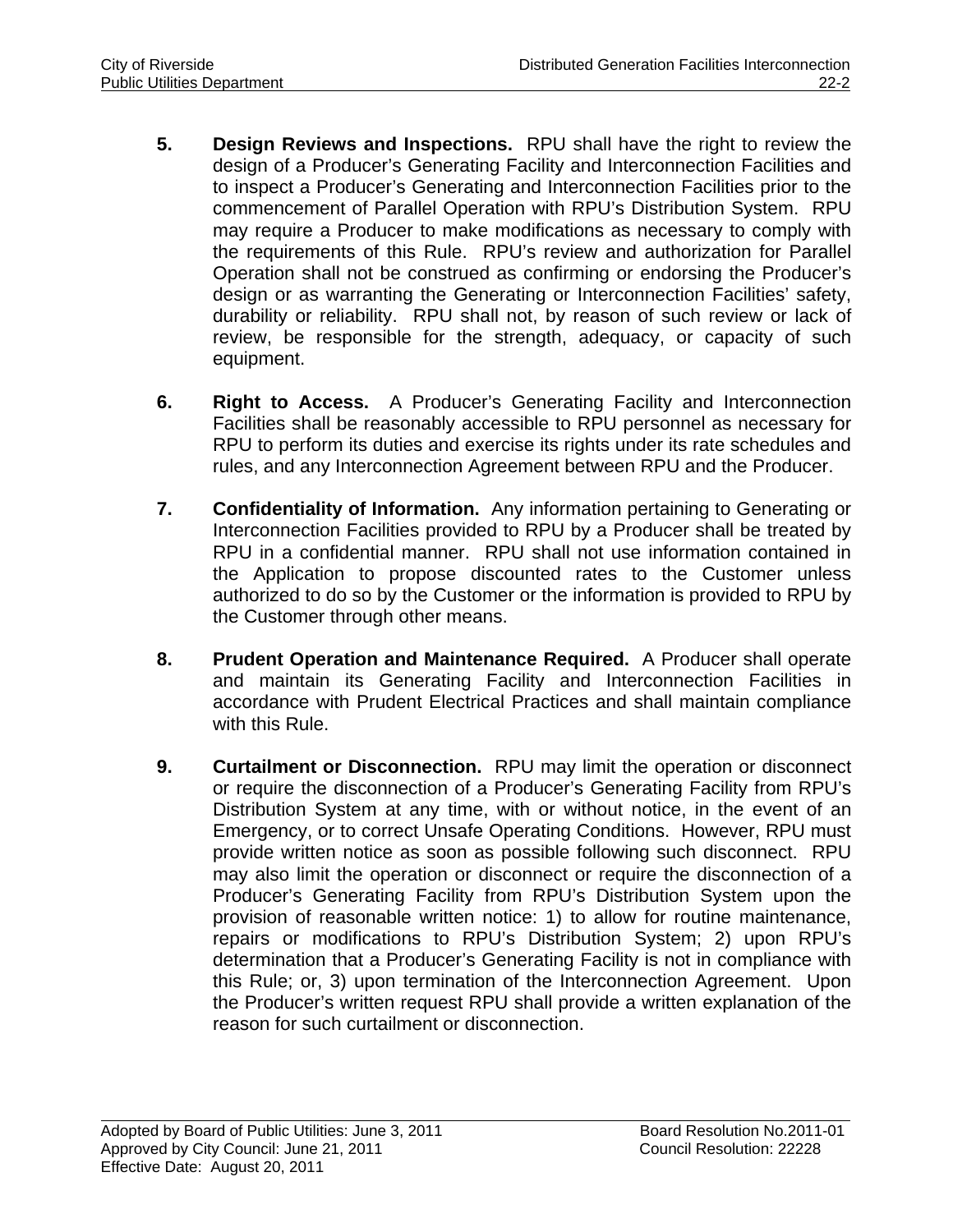### **C. APPLICATION AND INTERCONNECTION PROCESS**

### **1. Application Process**

- **a. Applicant Initiates Contact with RPU.** Upon request, RPU will provide information and documents (such as sample agreements, the Application, technical information, listing of Certified Equipment, application fee information, applicable rate schedules and metering requirements) in response to a potential Applicant's inquiry. Unless otherwise agreed upon, all such information shall normally be sent to an Applicant within three (3) business days following receipt of the initial request from the Applicant. RPU will establish an individual representative as the single point of contact for an Applicant, but may allocate responsibilities among its staff to best coordinate the Interconnection of an Applicant's Generating Facility.
- **b. Applicant Completes and Files an Application.** All Applicants shall be required to complete and file an Application and supply any relevant additional information requested by RPU. The filing must include the completed Application and a fee for processing the application and performing the Initial Review to be completed by RPU pursuant to Section C.1.c. The application fee shall vary with the type of the proposed Generating Facility as follows:

| <b>Type of Service</b>                                          | <b>Initial Review</b>   | Supplemental<br><b>Review</b> |  |  |
|-----------------------------------------------------------------|-------------------------|-------------------------------|--|--|
| Net Energy Metering<br>(per Public Utilities Code Section 2827) |                         |                               |  |  |
| Residential<br>Commercial<br>Flat & Demand<br>TOU               | \$225<br>\$360<br>\$865 | None<br>None<br>None          |  |  |
| All others                                                      | \$800                   | \$600 (additional)            |  |  |

 Fifty percent of the fees associated with the Initial Review will be returned to the Applicant if the Application is rejected by RPU or the Applicant retracts the Application.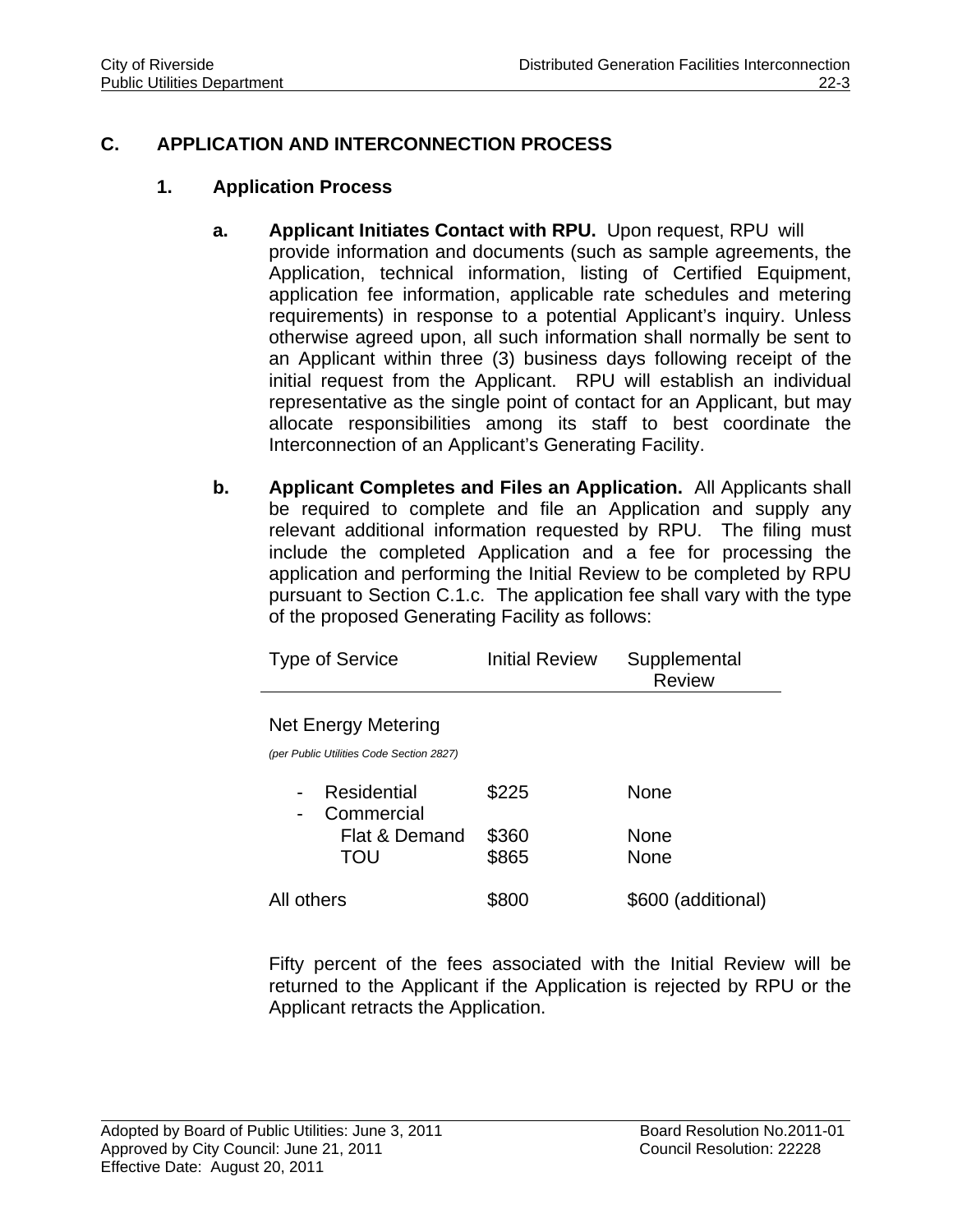The Applicant may propose and RPU may negotiate specific costs for processing non-standard applications such as multi-units, multi-sites, or otherwise as conditions warrant. The costs for the Initial Review and the Supplemental Review contained in this Section, as well as the language provided in Sections C.1.c and C.1.d, do not apply under these circumstances.

 Within ten (10) business days of receiving an Application, RPU shall normally acknowledge its receipt and state whether the Application has been completed adequately. If deficiencies are noted, RPU and Applicant shall cooperate in a timely manner to establish a satisfactory Application.

### **c. RPU Performs an Initial Review and Develops Preliminary Cost Estimates and Interconnection Requirements.**

- (1) Upon receipt of a satisfactorily completed Application and any additional information necessary to evaluate the Interconnection of a Generating Facility, RPU shall perform an Initial Review using the process defined in Section I. The Initial Review determines if (a) the Generating Facility qualifies for Simplified Interconnection, (b) the Generating Facility can qualify for Interconnection subject to additional requirements, or (c) it will be necessary for RPU to perform an Interconnection Study to determine the Interconnection requirements.
- (2) The RPU shall complete its Initial Review, absent any extraordinary circumstances, within 10 business days, upon determination that the Application is complete, if the Generating Facility qualifies for Simplified Interconnection. If the Initial Review determines that the proposed facility can be Interconnected by means of a Simplified Interconnection, RPU will provide the Applicant with a written description of the requirements for Interconnection and a draft Interconnection Agreement pursuant to Section C.1.e.
- (3) If the Generating Facility does not qualify for Simplified Interconnection as proposed, RPU will notify the Applicant and perform a Supplemental Review as described in Section I. The Supplemental Review will provide either (a) Interconnection Requirements beyond those for Simplified Interconnection, and a draft Interconnection Agreement, or (b) a cost estimate and schedule for an Interconnection Study. The Supplemental Review shall be completed, absent any extraordinary circumstances, within 20 business days upon determination that the Application is complete. Payment for the Supplemental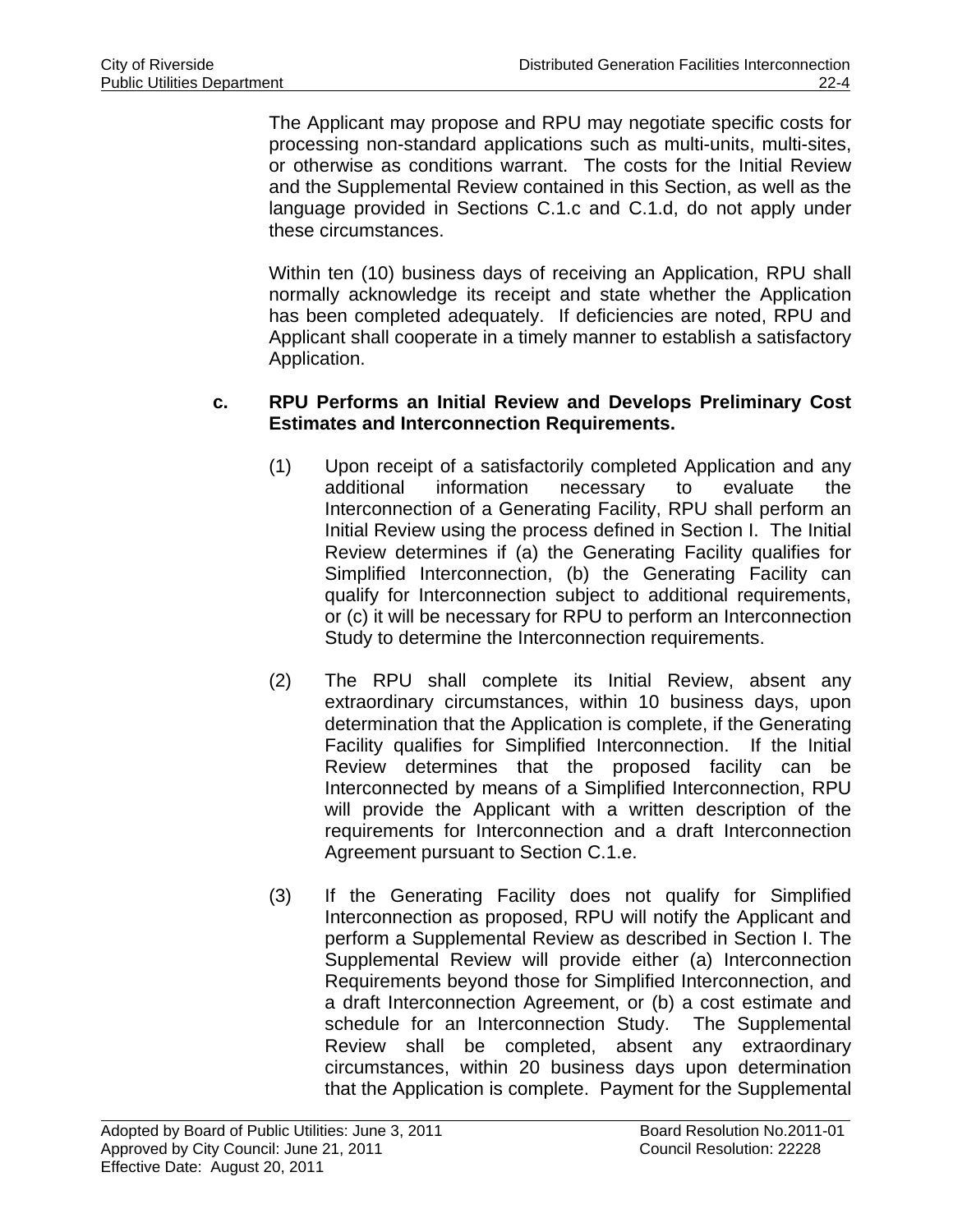Review shall be submitted to RPU within 10 calendar days after the results of the Supplemental Review are provided to the Applicant.

- **d. When Required, Applicant and RPU Commit to Additional Interconnection Study Steps.** When an Initial Review reveals that the proposed facility cannot be Interconnected to RPU's Distribution System by means of a Simplified Interconnection, or that significant RPU Interconnection Facilities or Distribution System improvements must be installed or made to RPU's Distribution System to accommodate the Interconnection of an Applicant's Generating Facility, RPU and Applicant shall enter into an agreement that provides for RPU to perform additional studies, facility design, and engineering and to provide detailed cost estimates for fixed price or actual cost billing, to the Applicant at the Applicant's expense. The Interconnection Study agreement shall set forth RPU's schedule for completing such work and the estimated or fixed price costs of such studies and engineering. Upon completion of an Interconnection Study, RPU shall provide the Applicant with the specific requirements, costs and schedule for interconnecting the Generating Facility to accommodate execution of agreements pursuant to Section C.1.e.
- **e. Applicant and RPU Enter Into a Generation Interconnection Agreement and, Where Required, a Financing and Ownership Agreement for Interconnection Facilities or Electric System Modifications.** The RPU shall provide the Applicant with an executable version of the Generating Facility Interconnection Agreement, Net Energy Metering agreement, or Power Purchase Agreement appropriate for the Applicant's Generating Facility and desired mode of operation. Where the Initial Review or Interconnection Study performed by RPU has determined that modifications or additions are required to be made to its electric system, or that additional metering, monitoring, or protection devices will be necessary to accommodate an Applicant's Generating Facility, RPU may also provide the Applicant with other Interconnection Facilities financing and ownership agreements. These agreements shall set forth the Applicant's responsibilities, completion schedules, and estimated or fixed price costs for the required work.
- **f. Where Applicable, RPU or Producer Installs Required Interconnection Facilities or Modifies RPU's Distribution System.** After executing the applicable agreements, RPU or Producer will commence construction/installation of the modifications or metering and monitoring requirements identified in the agreements. The parties will use good faith efforts to meet the schedules and cost estimates.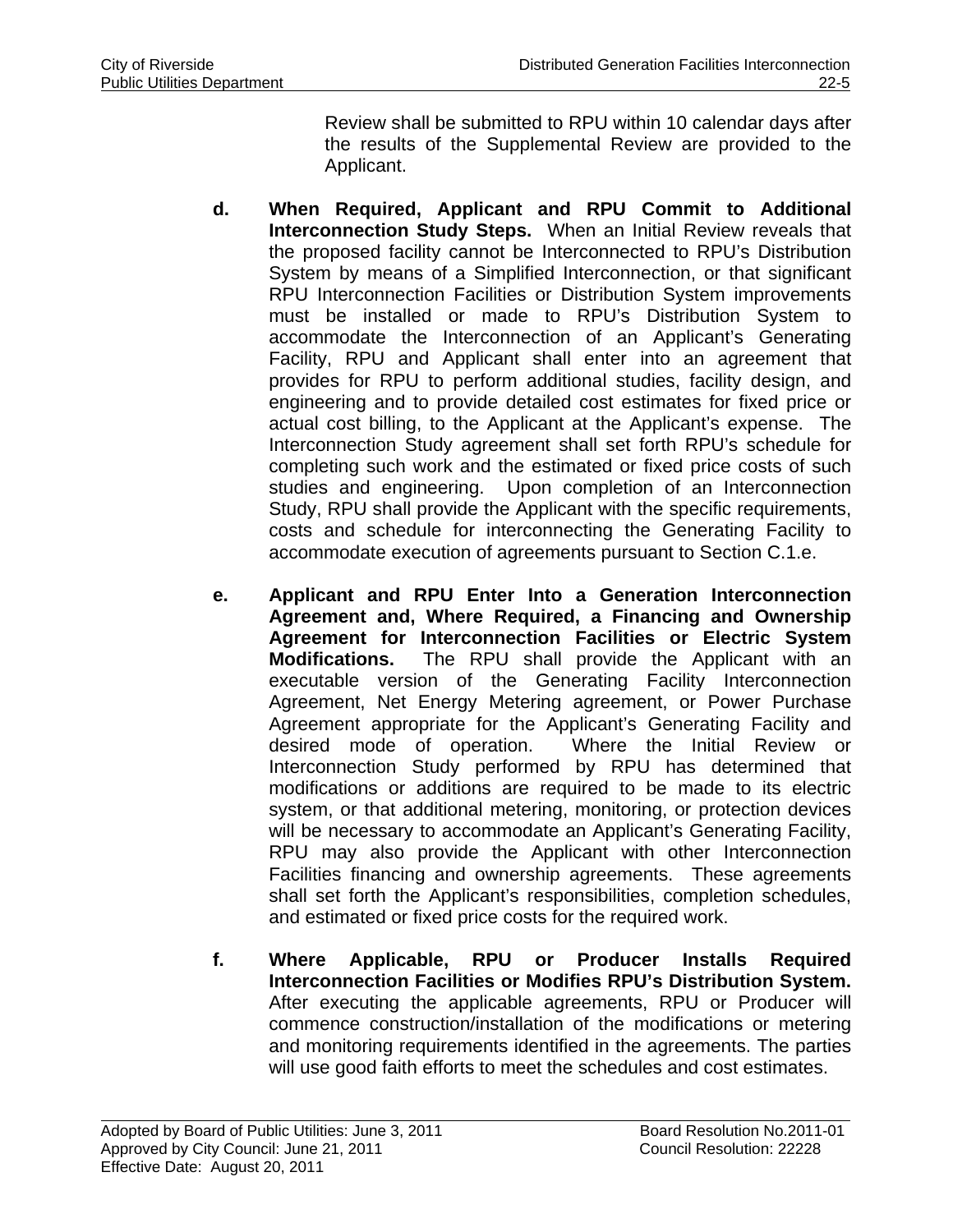- **g. Producer Arranges for and Completes Commissioning Testing of Generating Facility and, Where Applicable, Producer Installed Interconnection Facilities.** The Producer is responsible for testing new Generating Facilities and associated Interconnection Facilities, according to Section J.5 to ensure compliance with the safety and reliability provisions of this Rule, and RPU rules and regulations prior to being operated in parallel with RPU's Distribution System.
- **h. RPU Authorizes Parallel Operation or Momentary Parallel Operation.** The Producer's Generating Facility shall be allowed to operate in Parallel Operation or Momentary Parallel Operation, as applicable, with RPU's Distribution System upon satisfactory compliance with the terms of all applicable agreements and express written permission. Compliance may include, but not be limited to, provision of any required documentation and satisfactorily completing any required inspections or tests as described herein or in the agreements formed between the Producer and RPU.
- **i. RPU Reconciles Costs and Payments.** If the Producer selected a fixed price billing for the Interconnection Facilities or Distribution System modifications, no reconciliation will be necessary. If the Producer selected actual cost billing, a true-up will be required. RPU will reconcile its actual costs related to the Producer's facility against any advance payments made by the Producer for Interconnection Facilities or Distribution System modifications. The Producer will receive either a bill for any balance due or a reimbursement for overpayment as determined by RPU's reconciliation. The Producer shall be entitled to a reasonably detailed and understandable report detailing RPU's reconciliation process.

### **D. GENERATING FACILITY DESIGN AND OPERATING REQUIREMENTS**

### **1. General Interconnection and Protection Requirements**

- **a. Protective Functions Required.** The Protective Functions for Generating Facilities operating in parallel with RPU's Distribution System shall include:
	- (1) Over and under voltage trip functions and over and under frequency trip functions;
	- (2) A means for disconnecting the Generating Facility from RPU's Distribution System when a Protective Function initiates a trip;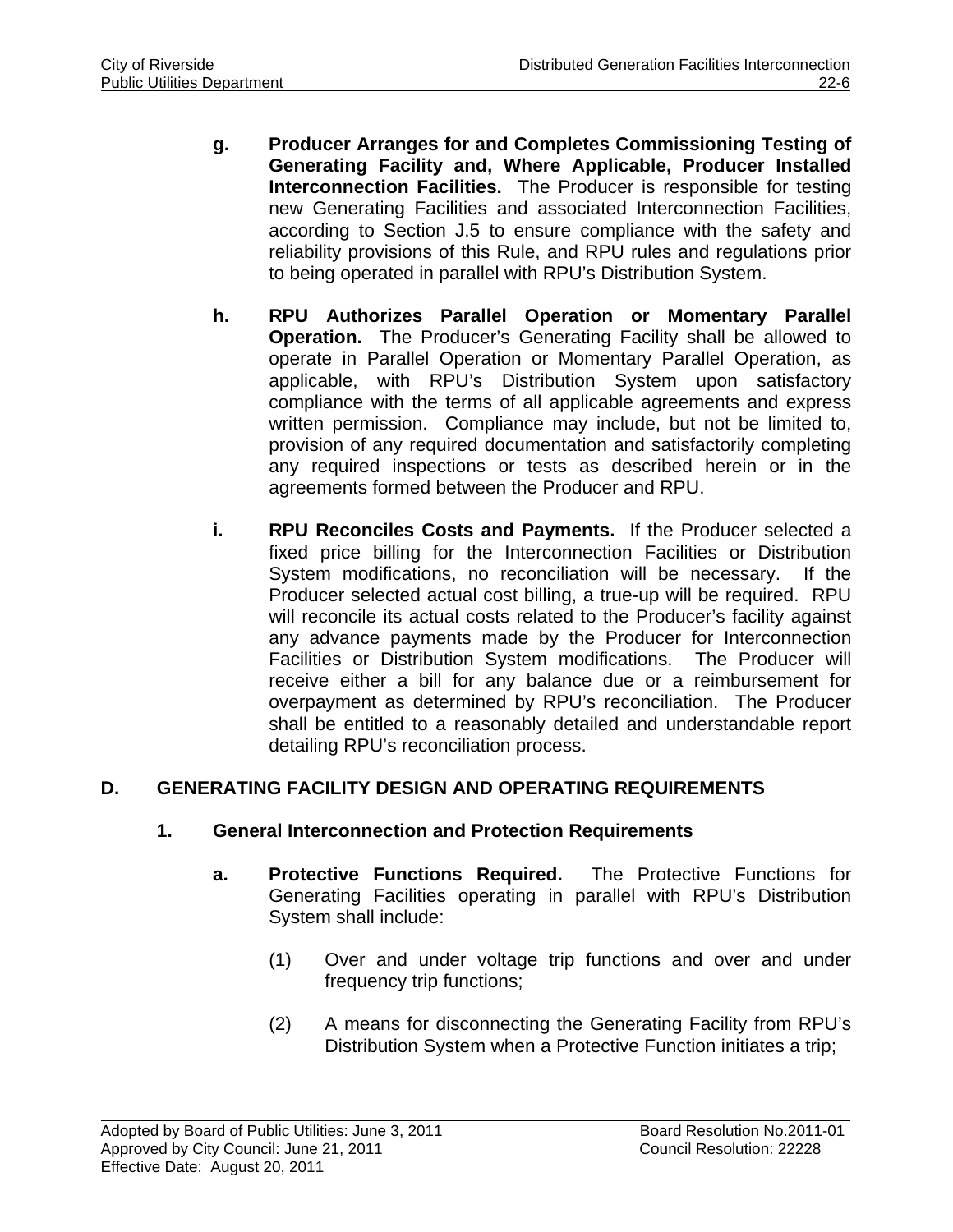- (3) An automatic means to prevent the Generating Facility from energizing a de-energized Distribution System circuit and to prevent the Generating Facility from reconnecting with the Distribution System unless the Distribution System service voltage and frequency is of specified settings and is stable for at least 60 seconds;
- (4) A means to prevent the Generating Facility from contributing to the formation of an Unintended Island.
- **b. Momentary Paralleling Generating Facilities.** With RPU's approval, the transfer switch or system used to transfer the Producer's loads from RPU's Distribution System to Producer's Generating Facility may be used in lieu of the Protective Functions required for Parallel Operation.
- **c. Purpose of Protective Functions.** The Protective Functions and requirements of this Rule are designed to protect RPU's Distribution System and not the Generating Facility. A Producer shall be solely responsible for providing adequate protection for its Generating Facility and Interconnection Facilities. The Producer's protective equipment shall not impact the operation of other protective devices utilized on the Distribution System in a manner that would affect RPU's capability of providing reliable service to its Customers.
- **d. Suitable Equipment Required.** Circuit breakers or other interrupting devices located at the Point of Common Coupling must be Certified or "Listed" (as defined in Article 100, the Definitions Section of the National Electrical Code) as suitable for their intended application. This includes being capable of interrupting the maximum available fault current expected at their location. Producer's Generating Facility and Interconnection Facilities shall be designed so that the failure of any one device shall not potentially compromise the safety and reliability of RPU's Distribution System.
- **e. Visible Disconnect Required.** The Producer shall furnish and install a manual disconnect device that has a Visible Disconnect to isolate the Generating Facility from RPU's Distribution System. The device must be accessible to RPU personnel and be capable of being locked in the open position. Generating Facilities with Non-Islanding inverters totaling 1 kVA or less are exempt from this requirement.
- **f. Single-Phase Generators.** For single-phase Generators connected to a shared single-phase secondary system, the maximum Net Nameplate Rating of the Generating Facilities shall be 20 kVA.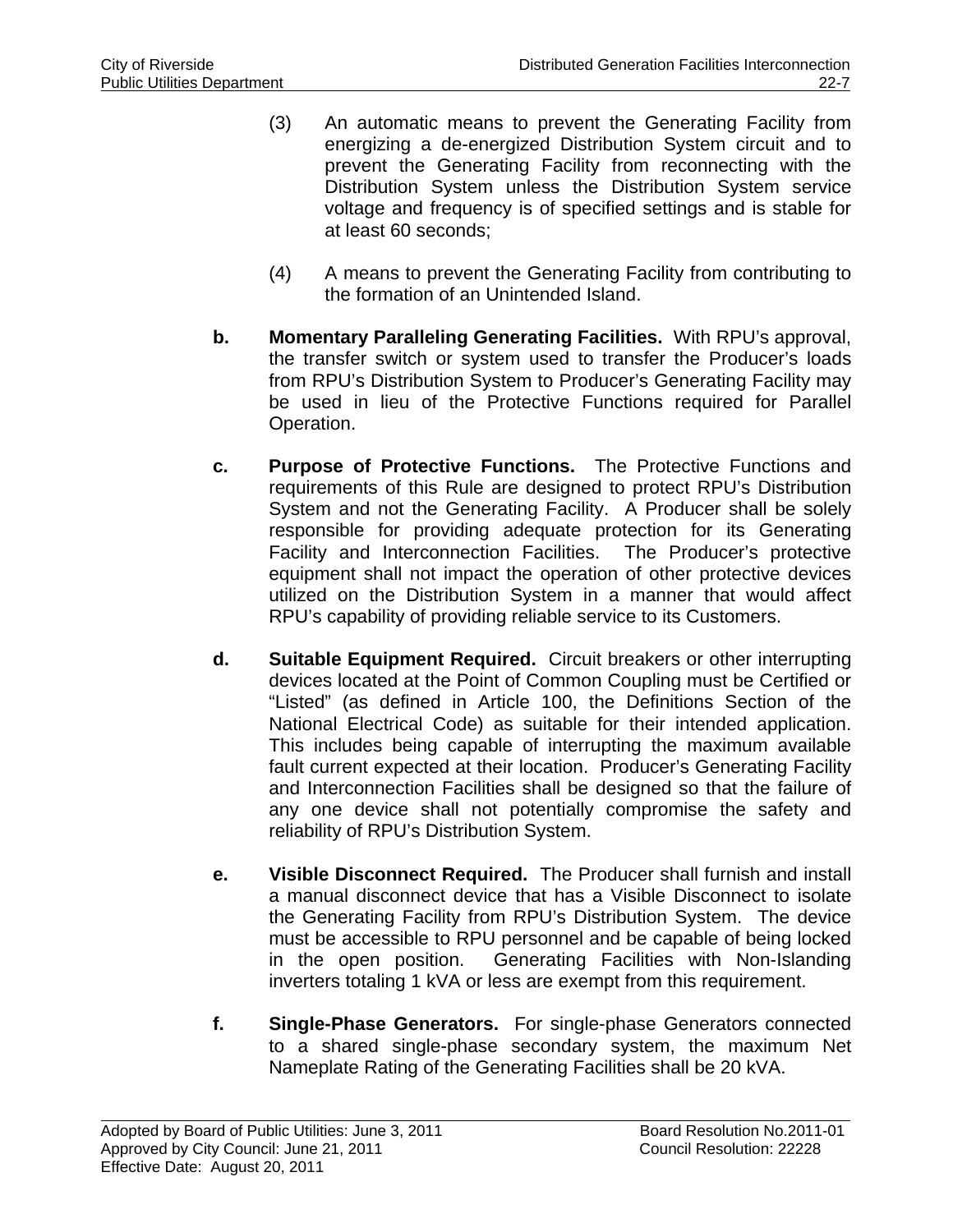Generators applied on a center-tapped neutral 240-volt service must be installed such that no more than 6 kVA of imbalance in capacity exists between the two sides of the 240-volt service. For Dedicated Distribution Transformer services, the maximum Net Nameplate Rating of a single-phase Generating Facility shall be the transformer nameplate rating.

- **g. Drawings Required.** RPU, prior to Parallel Operation or Momentary Parallel Operation of the Generating Facility, shall approve the Producer's protection and control diagrams of the Generating Facility. Generating Facilities equipped with a protection and control scheme previously approved by RPU for system-wide application or with Certified Equipment only may satisfy this requirement by reference to previously approved drawings and diagrams.
- **h. Generating Facility Conditions Not Identified.** In the event this Rule does not address the Interconnection requirements for a particular Generating Facility, RPU and Producer may agree upon other requirements.

### **2. Prevention of Interference.**

The Producer shall not operate equipment that superimposes upon RPU's Distribution System a voltage or current that interferes with RPU operations, service to RPU Customers, or RPU communication facilities. If such interference occurs, the Producer must diligently pursue and take corrective action at its own expense after being given notice and reasonable time to do so by RPU. If the Producer does not take timely corrective action, or continues to operate the equipment causing interference without restriction or limit, RPU may, without liability, disconnect the Producer's equipment from the Distribution System, in accordance with Section B.9 of this Rule.

To eliminate undesirable interference caused by operation of the Generating Facility, each Generating Facility shall meet the following criteria:

- a. **Normal Voltage Operating Range.** The voltage operating range limits for Generating Facilities shall be selected as a protection function that responds to abnormal Distribution System conditions and not as a voltage regulation function.
	- (1) **Generating Facilities (11 kVA or less).** Generating Facilities with a Gross Nameplate Rating 11 kVA or less shall be capable of operating within the limits normally experienced on the Distribution System. The operating range shall be selected in a manner that minimizes nuisance tripping between 106 volts and 132 volts (88-110% of Nominal Voltage) on a 120-volt base.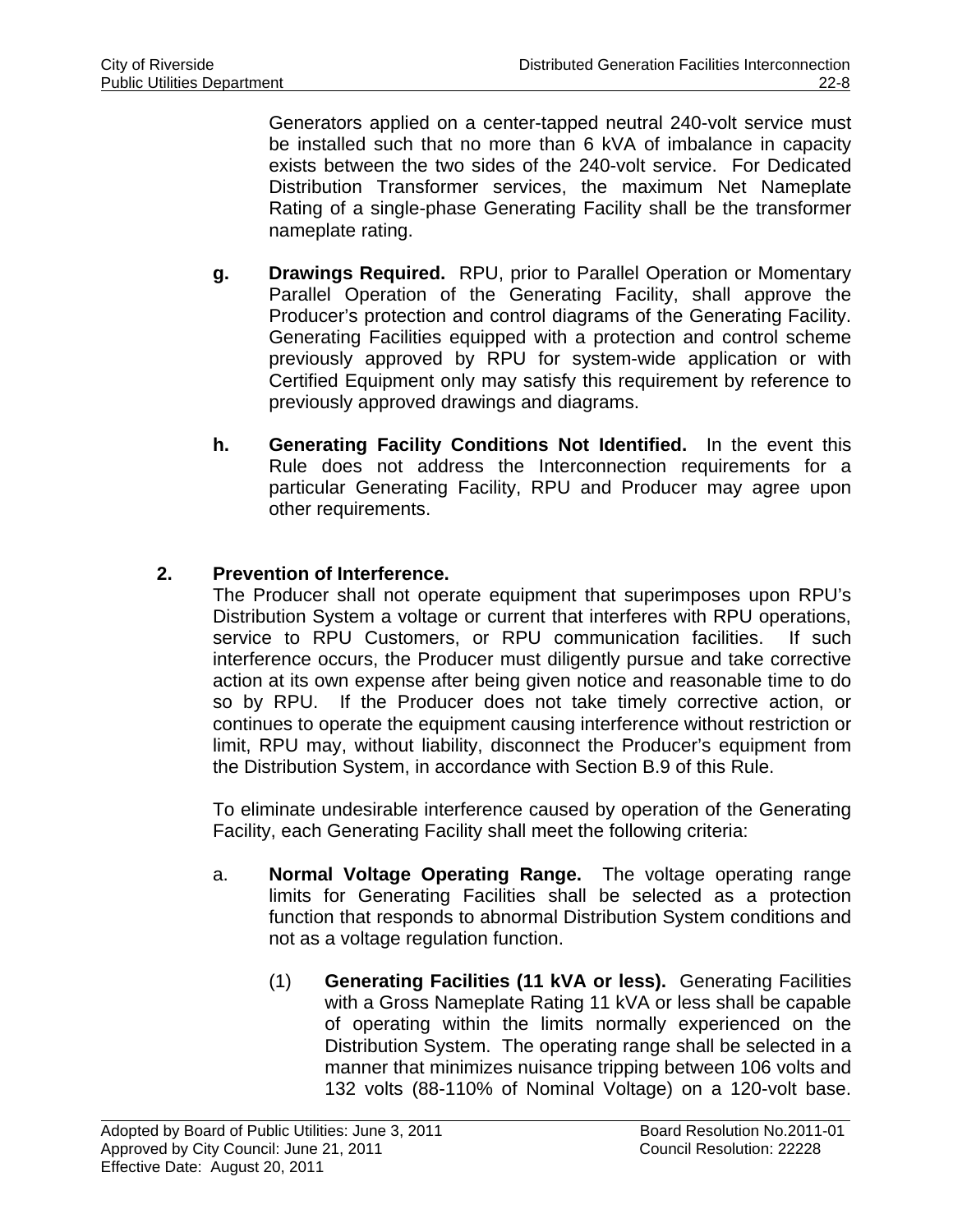Generating Facilities shall cease to energize RPU circuits whenever the voltage at the Point of Common Coupling deviates from the allowable voltage operating range.

- (2) **Generating Facilities (Greater than 11 kVA).** RPU may have specific operating voltage ranges for Generating Facilities with Gross Nameplate Ratings greater than 11 kVA and may require adjustable operating voltage settings. In the absence of such requirements, the Generating Facility shall operate at a range between 88% and 110% of the applicable Interconnection voltage.
- (3) **Voltage Disturbances.** System voltage assumes a nominal 120 V base. The Generator should sense abnormal voltage and respond accordingly. The following conditions should be met, with voltages in root mean square and measured at the Point of Common Coupling, as described in Table D-1.

| <b>Voltage at Point of</b> | <b>Maximum Trip Setting</b>       |
|----------------------------|-----------------------------------|
| <b>Common Coupling</b>     |                                   |
|                            | (Assuming 60 cycles per           |
| (Assuming 120V base)       | Second)                           |
|                            |                                   |
| Less than 60 Volts         | 10 Cycles                         |
|                            |                                   |
| Greater than or equal to   | 120 Cycles                        |
| 60 Volts but less than     |                                   |
| 106 Volts                  |                                   |
|                            |                                   |
| Greater than or equal to   | <b>Normal Operation</b>           |
| 106 volts but less than or |                                   |
| equal to 132 Volts         |                                   |
|                            |                                   |
| Greater than 132 volts     | 120 cycles                        |
| But less than or equal to  |                                   |
| 165 Volts                  | (30 cycles for facilities greater |
|                            | than 11 kVA)                      |
| Greater than 165 Volts     | 6 cycles                          |

### **Table D-1: Voltage Trip Setting**

*\*"Maximum Trip time" refers to the time between the onset of the abnormal condition and the Generating Facility ceasing to energize the Distribution System. Protective Function sensing devices and circuits may remain connected to the Distribution System to allow sensing of electrical conditions for use by the "reconnect" feature. The purpose of the time delay is to allow Generating Facility to "ride through" shortterm disturbances to avoid nuisance tripping. For Generating Facilities with a Gross Nameplate Rating of 11 kVA or less, the set points are to be non-user adjustable. For Generating Facilities with a Gross Nameplate Rating greater than 11 kVA, different voltage set points and trip times from those in Table D-1 may be negotiated with RPU.*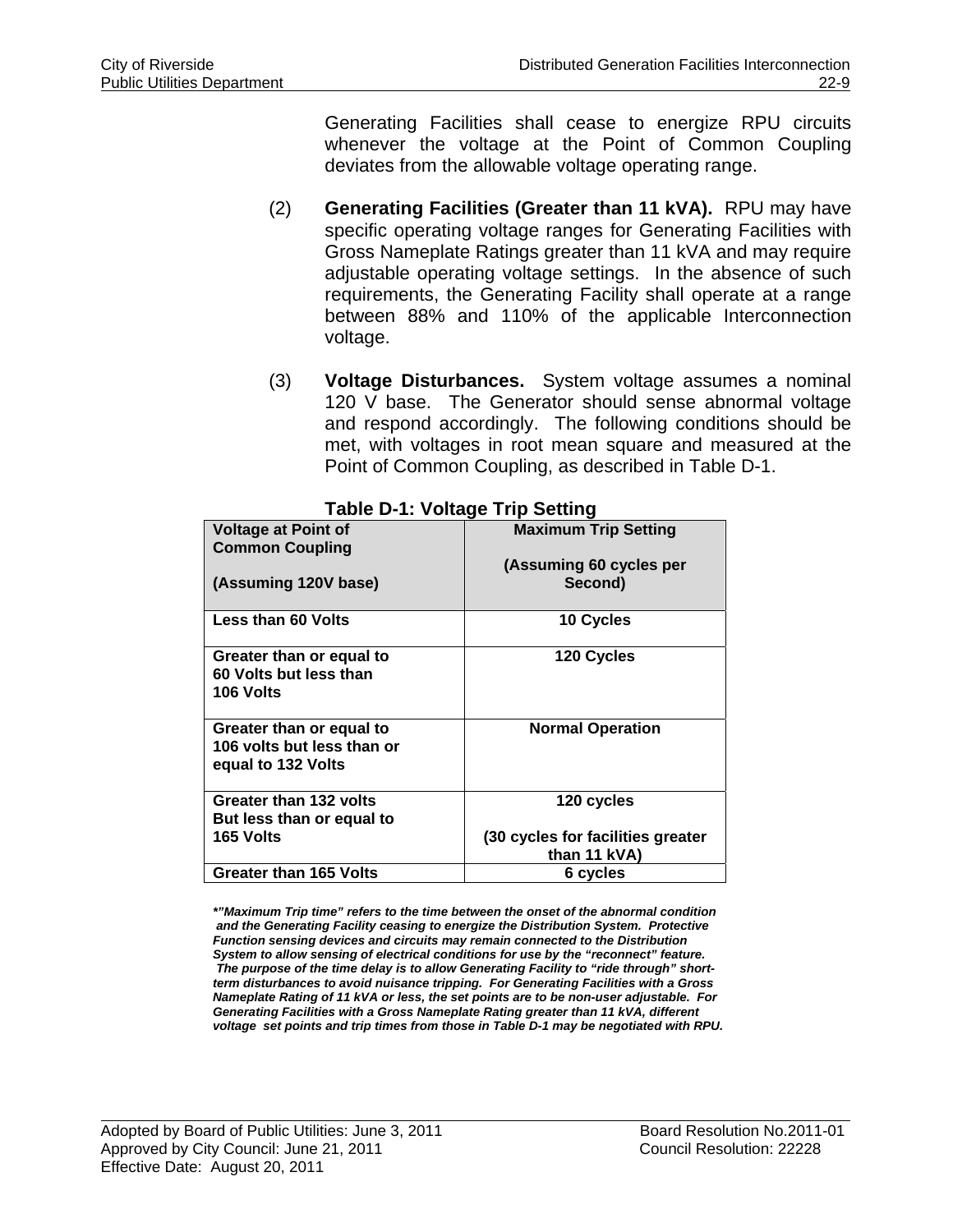- **b.** Flicker. Any voltage flicker at the Point of Common Coupling caused by the Generating Facility should not exceed the limits defined by the "Maximum Borderline of Irritation Curve" identified in IEEE 519 (IEEE Recommended Practices and Requirements for Harmonic Control in Electric Power Systems, IEEE STD 519-1992, Institute of Electrical and Electronic Engineers, Piscataway, NJ April 1992.) This requirement is necessary to minimize the adverse voltage effects experienced by other Customers on RPU's Distribution System. Induction Generators may be connected and brought up to synchronous speed (as an induction motor) provided these flicker limits are not exceeded.
- **c. Frequency.** RPU controls system frequency, and the Generating Facility shall operate in synchronism with the Distribution System. Generating Facilities with a Gross Nameplate Rating of 11 kVA or less shall have a fixed operating frequency range of 59.3-60.5 Hz. The Generating Facility must cease to energize RPU's Distribution System in a maximum of ten cycles should Distribution System remain outside of the frequency limits. The purpose of the time delay is to allow the Generating Facility to ride through short-term disturbances to avoid nuisance tripping. RPU may require adjustable operating frequency settings for Generating Facilities with a Gross Nameplate Rating greater than 11 kVA.
- **d. Harmonics.** Harmonic distortion shall be in compliance with IEEE 519. Exception: The harmonic distortion of a Generating Facility located at a Customer's site shall be evaluated using the same criteria as for the loads at that site.
- **e. Direct Current Injection.** Generating Facilities should not inject direct current greater than 0.5% of rated output current into RPU's Distribution System.
- **f. Power Factor.** Each Generator in a Generating Facility shall be capable of operating at some point within a power factor range of 0.9 leading and 0.9 lagging. Operation outside this range is acceptable provided the reactive power of the Generating Facility is used to meet the reactive power needs of on-site loads or that reactive power is otherwise provided under tariff by RPU. The Producer shall notify RPU if it is using the Generating Facility for power factor correction.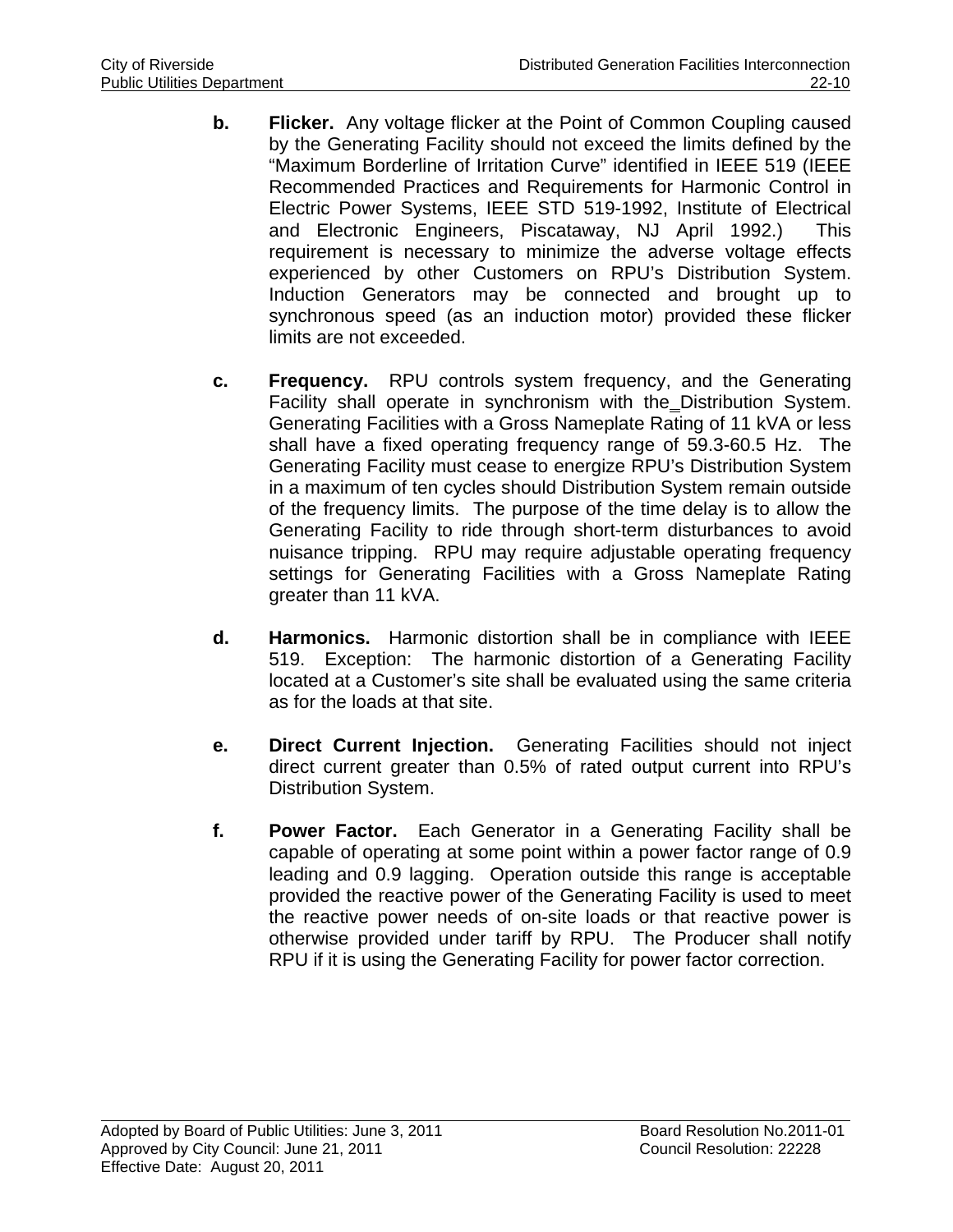### **3. Control, protection and safety equipment requirements**

### **a. Technology Specific Requirements**

- **(1) Three-phase Synchronous Generators.** For three-phase Generators, the circuit breakers shall be three-phase devices with electronic or electromechanical control. The Producer shall be responsible for properly synchronizing its Generating Facility with the Distribution System by means of either a manual or automatic synchronizing function. Automatic synchronizing is required for all synchronous Generators, which have a Short Circuit Contribution Ratio (SCCR) exceeding 0.05. A Generating Facility whose SCCR exceeds 0.05 shall be equipped with Protective Functions suitable for detecting loss of synchronism and rapidly disconnecting the Generating Facility from the Distribution System. Unless otherwise agreed to between the Producer and RPU, synchronous Generators shall automatically regulate power factor, not voltage, while operating in parallel with the Distribution System. Power system Stabilization functions are specifically not required for Generating Facilities under 10 MW Net Nameplate Rating. Synchronization means that at the time of connection, the frequency difference shall be less than 0.2 Hz, the voltage difference shall be less than 10%, and the phase angle difference shall be less than 10 degrees.
- **(2) Induction Generators.** Induction Generators do not require a synchronizing function. Starting or rapid load fluctuations on induction Generators can adversely impact the Distribution System's voltage. Corrective step-switched capacitors or other techniques may be necessary and may cause undesirable ferroresonance. When these counter measures (e.g. additional capacitors) are installed on the Producer's side of the Point of Common Coupling, RPU must review these measures. Additional equipment may be required as determined in a Supplemental Review or an Interconnection Study.
- **(3) Inverter Systems.** Utility-interactive inverters do not require separate synchronizing equipment. Non-Utility-interactive or "stand-alone" inverters shall not be used for Parallel Operation with the Distribution System.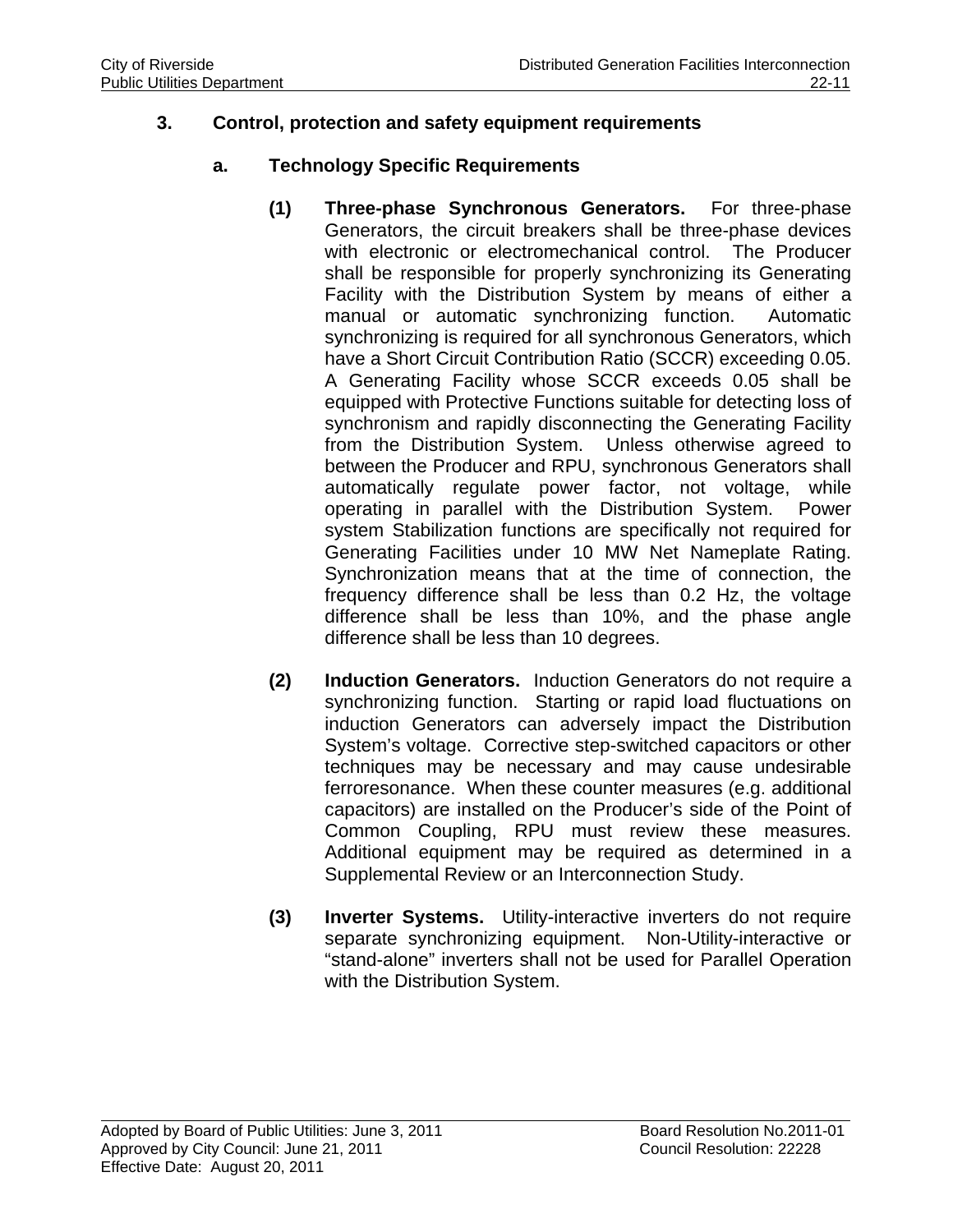### **b. Supplemental Generating Facility Requirements**

- **(1) Unintended Islanding For Generating Facilities that Fail the Export Screen (Section I.3.b.)** Generating Facilities must mitigate their potential contribution to an Unintended Island. This can be accomplished by one of the following options: (1) incorporating Certified Non-Islanding control functions into the Protective Functions, or (2) verifying that local loads sufficiently exceed the Net Nameplate Rating of the Generating Facility, or (3) incorporating a Transfer Trip or an equivalent Protective Function.
- **(2) Fault Detection.** A Generating Facility with an SCCR exceeding 0.1 or that does not meet any one of the options for mitigating Unintended Islands in D.3.b.1 shall be equipped with Protective Functions designed to detect Distribution System faults, both line-to-line and line-to-ground, and promptly cease to energize the Distribution System in the event of a fault. For a Generating Facility that cannot detect these faults within two seconds, a Transfer Trip or equivalent function may be required. Reclose-blocking of RPU's affected recloser(s) may also be required by RPU for Generators that exceed 15% of the peak load on the Line Section.

### **E. INTERCONNECTION FACILITY OWNERSHIP AND FINANCING**

### **1. Scope and Ownership of Interconnection Facilities**

- **a. Scope.** The Interconnection of a Producer's Generating Facility with RPU's Distribution System is made through the use of Interconnection Facilities. Such Interconnection may also require Distribution System improvements. The type, extent and costs of Interconnection Facilities and Distribution System improvements shall be consistent with this Rule and determined through the Initial Review and Interconnection Study described in Section C.
- **b.** Ownership. Interconnection Facilities installed on Producer's side of the Point of Common Coupling may be owned, operated and maintained by the Producer or RPU. Interconnection Facilities installed on RPU's side of the Point of Common Coupling and Distribution System improvements shall be owned operated and maintained by RPU.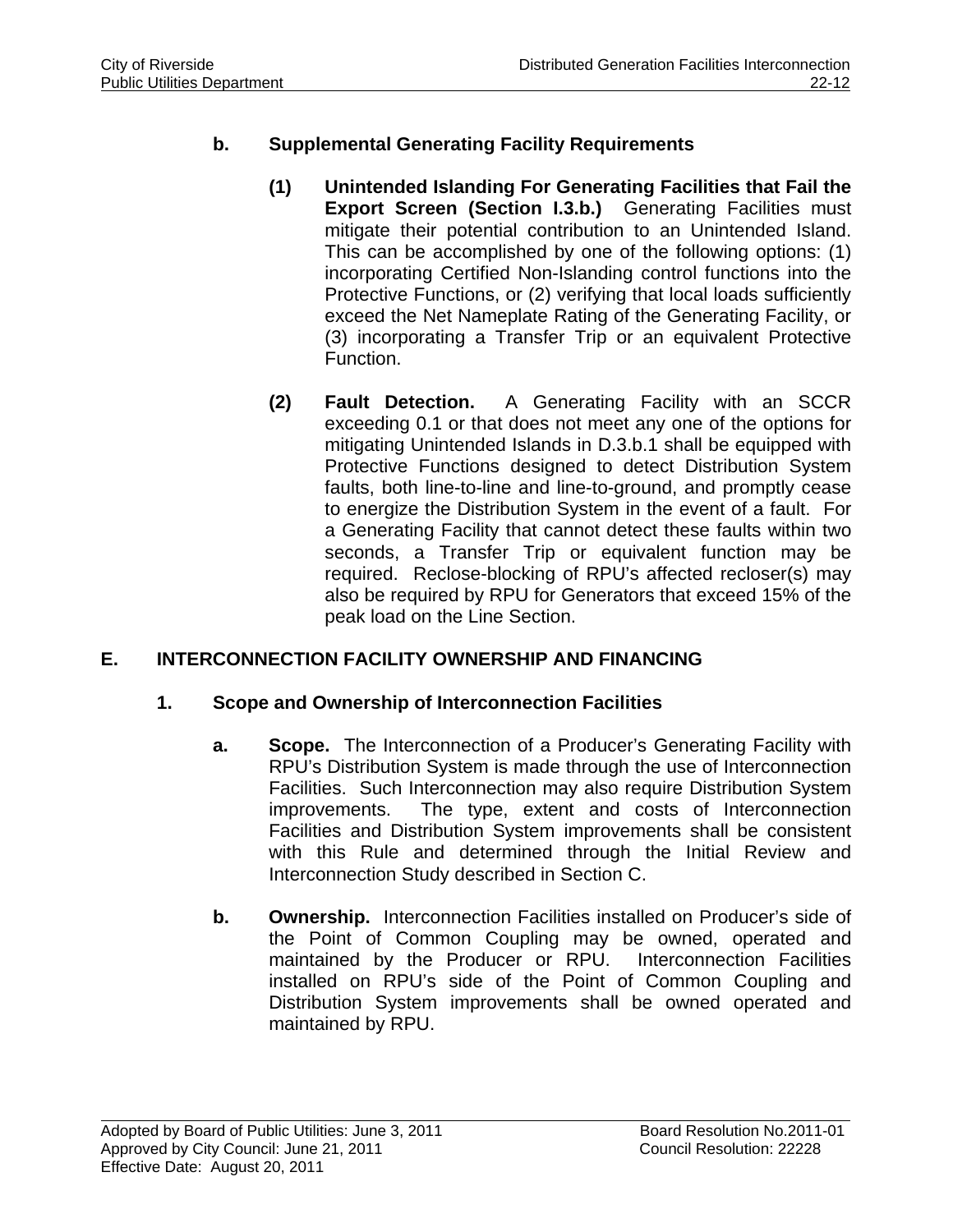### **2. Responsibility for Costs of Interconnecting a Generating Facility**

- **a. Study and Review Costs.** A Producer shall be responsible for the reasonably incurred costs of the reviews and studies conducted pursuant to Section C.1 of this Rule.
- **b. Facility Costs.** A Producer shall be responsible for all costs associated with Interconnection Facilities owned by the Producer. The Producer shall also be responsible for any costs reasonably incurred by RPU in providing, operating, or maintaining Interconnection Facilities and Distribution System improvements required solely for the Interconnection of the Producer's Generating Facility with RPU's Distribution System.
- **c. Separation of Costs.** Should RPU combine the installation of Interconnection Facilities, or Distribution System improvements with modifications or additions to RPU's Distribution System to serve other Customers or Producers, RPU shall not include the costs of such separate or incremental facilities in the amounts billed to the Producer for the Interconnection Facilities or Distribution System improvements required pursuant to this Rule.

### **3. Installation and Financing of Distribution System Improvements**

- **a. Agreement Required.** Costs for Added Facilities shall be paid by the Producer pursuant to the provisions contained in the Generating Facility Interconnection Agreement. Where the type and extent of the Interconnection Facilities and Distribution System improvements warrant additional detail, the detail shall be found in a separate agreement between the Producer and RPU, and RPU's applicable rate schedules and rules for Added Facilities.
- **b. Attachments and Modifications to Distribution System.** Except as provided for in Section E.3.c of this Rule, Interconnection Facilities connected directly to RPU's Distribution System and Distribution System Improvements shall be provided, installed, owned and maintained by RPU as Added Facilities.
- **c. Reservation of Unused Facilities.** When a Producer wishes to reserve RPU-owned Interconnection Facilities or Distribution System improvements installed and financed as Added Facilities for the Producer, but idled by a change in the operation of the Producer's Generating Facility or otherwise, Producer may elect to abandon or reserve such facilities consistent with the terms of its agreement with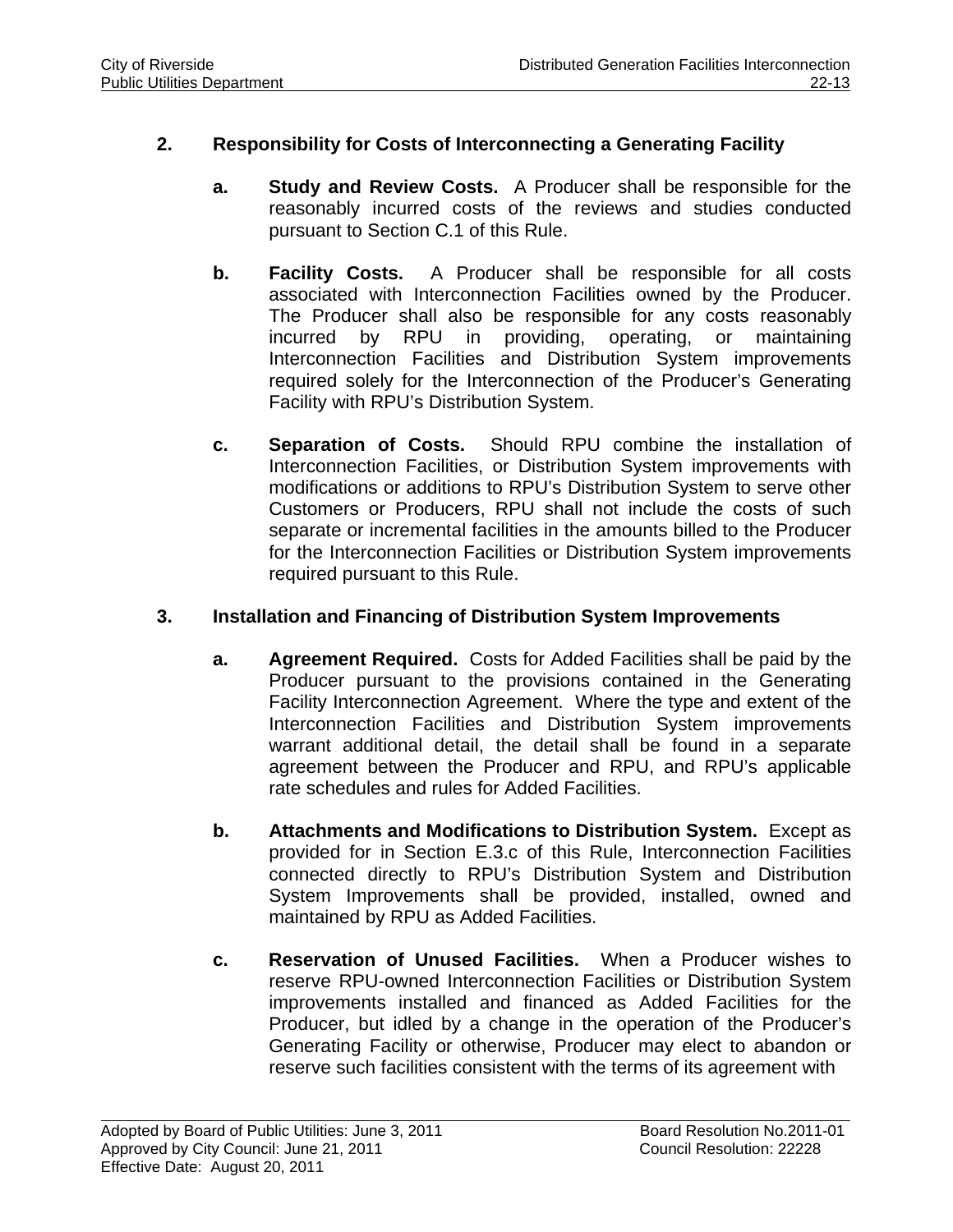RPU. If Producer elects to reserve idle Interconnection Facilities or Distribution System improvements, RPU shall be entitled to continue to charge Producer for the costs related to the ongoing operation and maintenance of the Added Facilities.

**d. Refund of Salvage Value.** When a Producer elects to abandon the Added Facilities for which it has either advanced the installed costs or constructed and transferred to RPU, the Producer shall, at a minimum, receive from RPU a credit for the net salvage value of the Added Facilities.

### **F. METERING, MONITORING AND TELEMETRY**

- **1. General Requirements.** All Generating Facilities shall be metered in accordance with this Section and shall meet all applicable standards of RPU's applicable rate schedules, rules, and published RPU manuals dealing with metering specifications. The requirements in this Section do not apply to metering of Generating Facilities operating under RPU's net metering tariff pursuant to California Public Utilities Code Section 2827.
- **2. Metering by Third Parties.** The ownership, installation, operation, reading, and testing of metering for Generating Facilities shall be by RPU.
- **3. Net Generation Metering.** For purposes of monitoring Generating Facility operation for determination of standby charges and applicable nonbypassable charges as defined in RPU's rate schedules, and for Distribution System planning and operations, consistent with Section B.4 of these Rules, RPU shall have the right to specify the type, and require the installation of, Net Generation Metering. RPU shall require the provision of Generator output data to the extent reasonably necessary to provide information for the Utility to administer its tariffs or to operate and plan its system. RPU shall only require Net Generating Metering to the extent that less intrusive and/or more cost effective options for providing the necessary Generator output data are not available. In exercising its discretion to require Net Generation Metering, RPU shall consider all relevant factors, including but not limited to:
	- a. Data requirements in proportion to need for information;
	- b. Customer election to install equipment that adequately addresses RPU's operational requirements;
	- c. Accuracy and type of required metering consistent with purposes of collecting data;
	- d. Cost of metering relative to the need for and accuracy of the data;
	- e. The project size relative to the cost of the metering/monitoring;
	- f. Other means of obtaining the data (e.g. Generator logs, proxy data, etc.);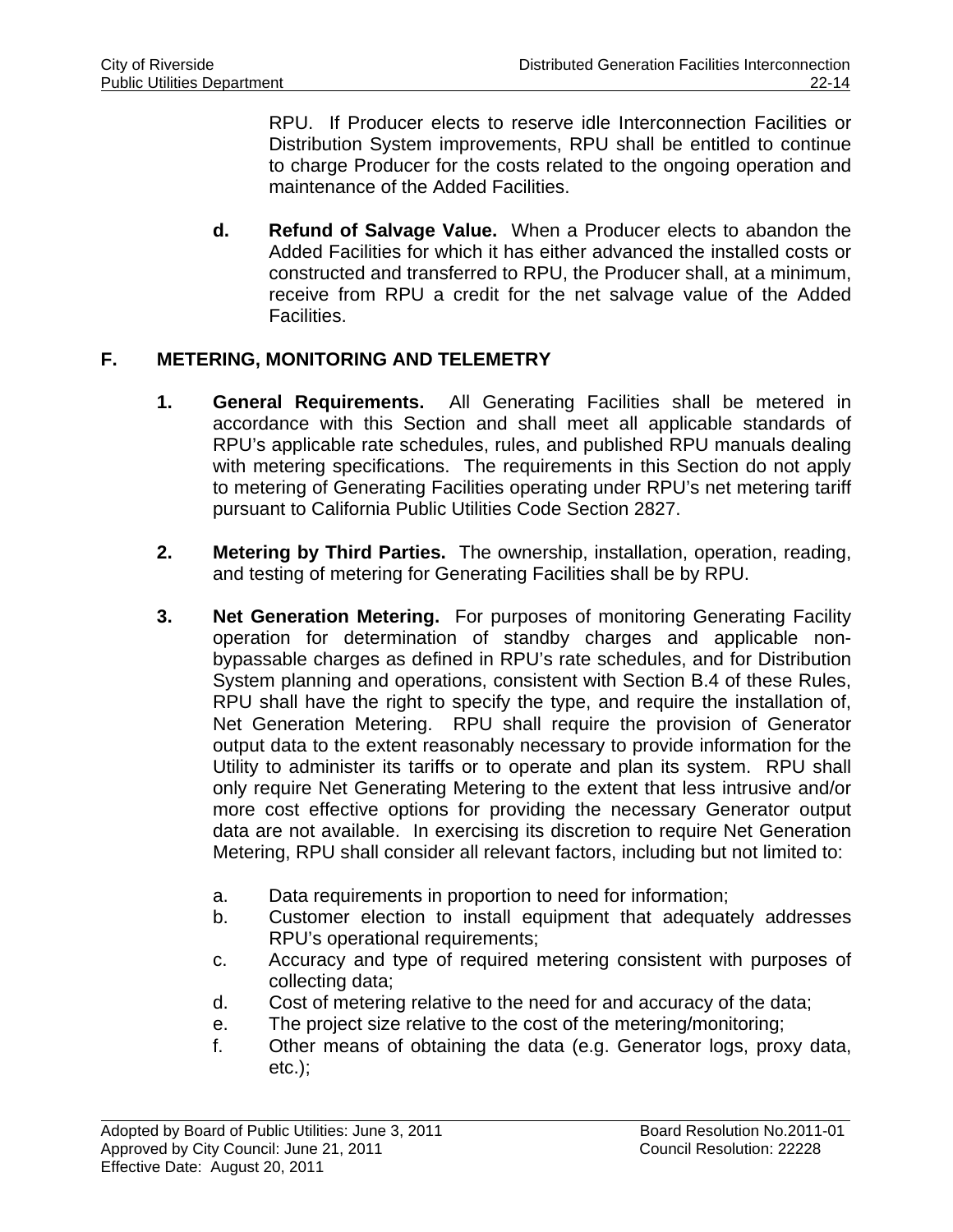- g. Requirements under any Power Purchase Agreement with the Customer.
- **4. Point of Common Coupling Metering.** For purposes of assessing RPU charges for retail service, the electricity Producer's Point of Common Coupling Metering shall be a bi-directional meter so that power deliveries to and from the electricity Producer's site can be separately recorded. Alternately, the electricity Producer may, at its sole option and cost, require RPU to install multi-metering equipment to separately record power deliveries to the Distribution System and retail purchases from RPU. Such Point of Common Coupling Metering shall be designed to prevent reverse registration.
- **5. Telemetering.** If the nameplate rating of the Generating Facility is 1 MW or greater, Telemetering equipment at the Net Generator Metering location may be required at the electricity Producer's (and Customer's) expense. If the Generating Facility is Interconnected to a Distribution System operating at a voltage below 10 kV, then Telemetering equipment may be required on Generating Facilities 250 kW or greater. RPU shall only require Telemetering to the extent that less intrusive and more cost effective options for providing the necessary data in real time are not available.
- **6. Location.** Where RPU-owned metering equipment is located on the electricity Producer's (or Customer's) Premises, electricity Producer (and Customer) shall provide, at no expense to the RPU, a suitable location for all such metering equipment.
- **7. Costs of metering.** The electricity Producer (and Customer) will bear all costs of the metering required by this Rule, including the incremental costs of operating and maintaining the metering.

### **G. DISPUTE RESOLUTION PROCESS**

Any disputes arising from this Rule shall be submitted in writing by the Producer or Customer to the Board of Public Utilities for resolution. Their decision shall be final.

### **H. DEFINITIONS**

 $\overline{a}$ 

**Active Anti-Islanding Scheme:** A control scheme installed with the Generating Facility that senses and prevents the formation of an Unintended Island.

**Added Facilities:** Facilities provided by the Utility which are in addition to, or in substitution for, the standard facilities which the Utility would normally install.

**Applicant:** The entity submitting an Application for Interconnection pursuant to this Rule.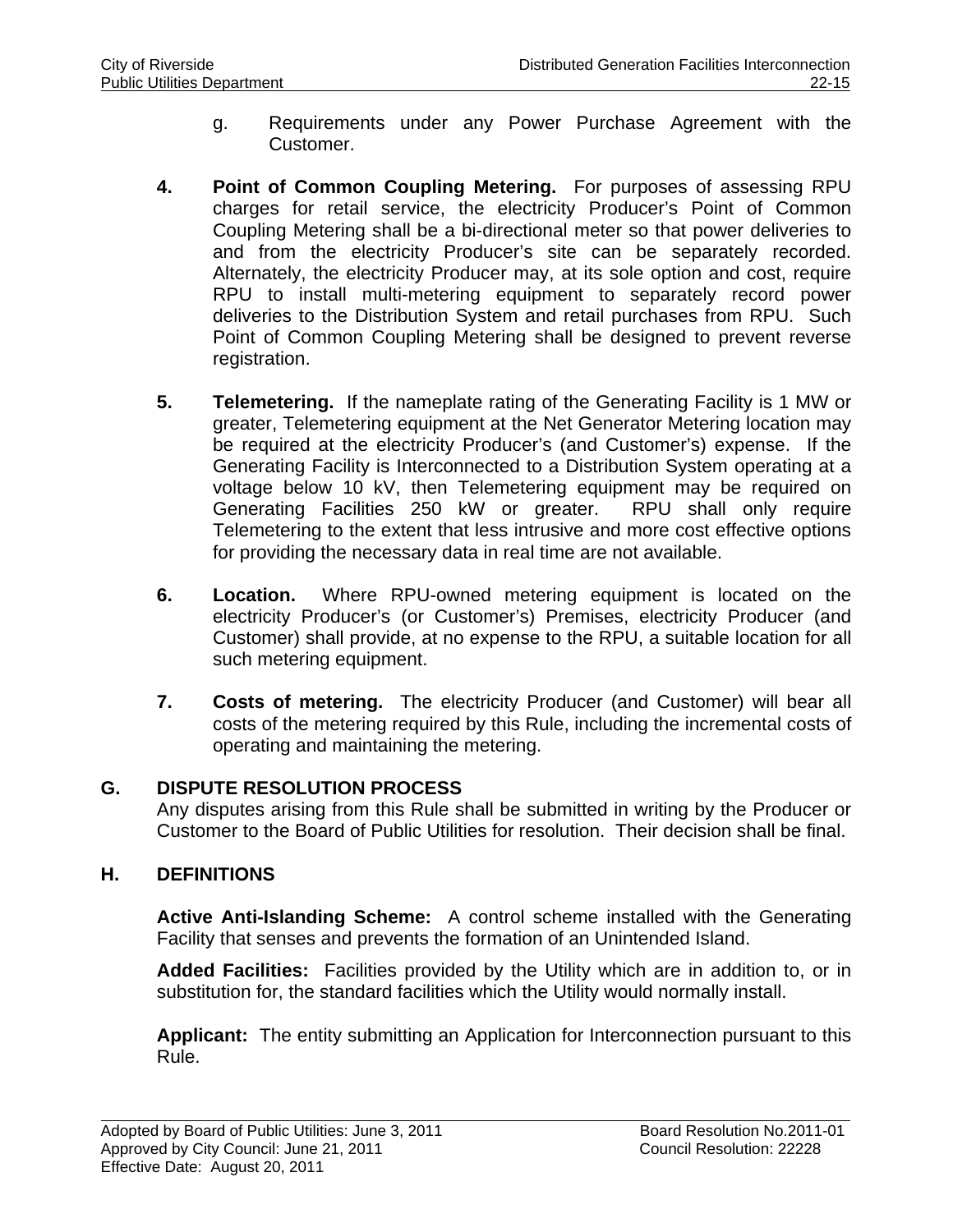**Application:** A standard RPU form submitted to RPU requesting Interconnection of a Generating Facility.

**Certification Test:** A test pursuant to this Rule that verifies conformance of certain equipment with RPU-approved performance standards in order to be classified as Certified Equipment. Certification Tests are performed by NRTLs.

**Certification; Certified; Certificate:** The documented results of a successful Certification Testing.

**Certified Equipment:** Equipment that has passed all required Certification Tests.

**Commissioning Test:** A test performed during the commissioning of all or part of a Generating Facility to achieve one or more of the following:

- Verify specific aspects of its performance;
- Calibrate its instrumentation;
- Establish instrument or Protective Function set-points.

**Customer:** The entity that receives or is entitled to receive Distribution Service through the Distribution System.

**Dedicated Transformer; Dedicated Distribution Transformer:** A transformer that provides electricity service to a single Customer. The Customer may or may not have a Generating Facility.

**Distribution Service:** All services required by, or provided to, a Customer pursuant to the approved rate schedules and rules of RPU.

**Distribution System:** All electrical wires, equipment, and other facilities owned or provided by RPU by which RPU provides Distribution Service to its Customers.

**Emergency:** An actual or imminent condition or situation, which jeopardizes the Distribution System Integrity.

**Field Testing:** Testing performed in the field to determine whether equipment meets RPU's requirements for safe and reliable Interconnection.

**Generating Facility:** All Generators that are included in an Interconnection Agreement.

**Generator:** An individual electrical power plant (including required equipment, appurtenances, protective equipment and structures) that is capable of Distributed Generation. A Generator is part of a Generating Facility.

**Gross Nameplate Rating:** The total gross generating capacity of a Generator or Generating Facility as designated by the manufacturer of the Generator.

**Host Load:** Electrical power that is consumed by the Customer at the property on which the Generating Facility is located.

**Initial Review:** The review by RPU, following receipt of an Application, to determine the following:

a) the Generating Facility qualifies for Simplified Interconnection; or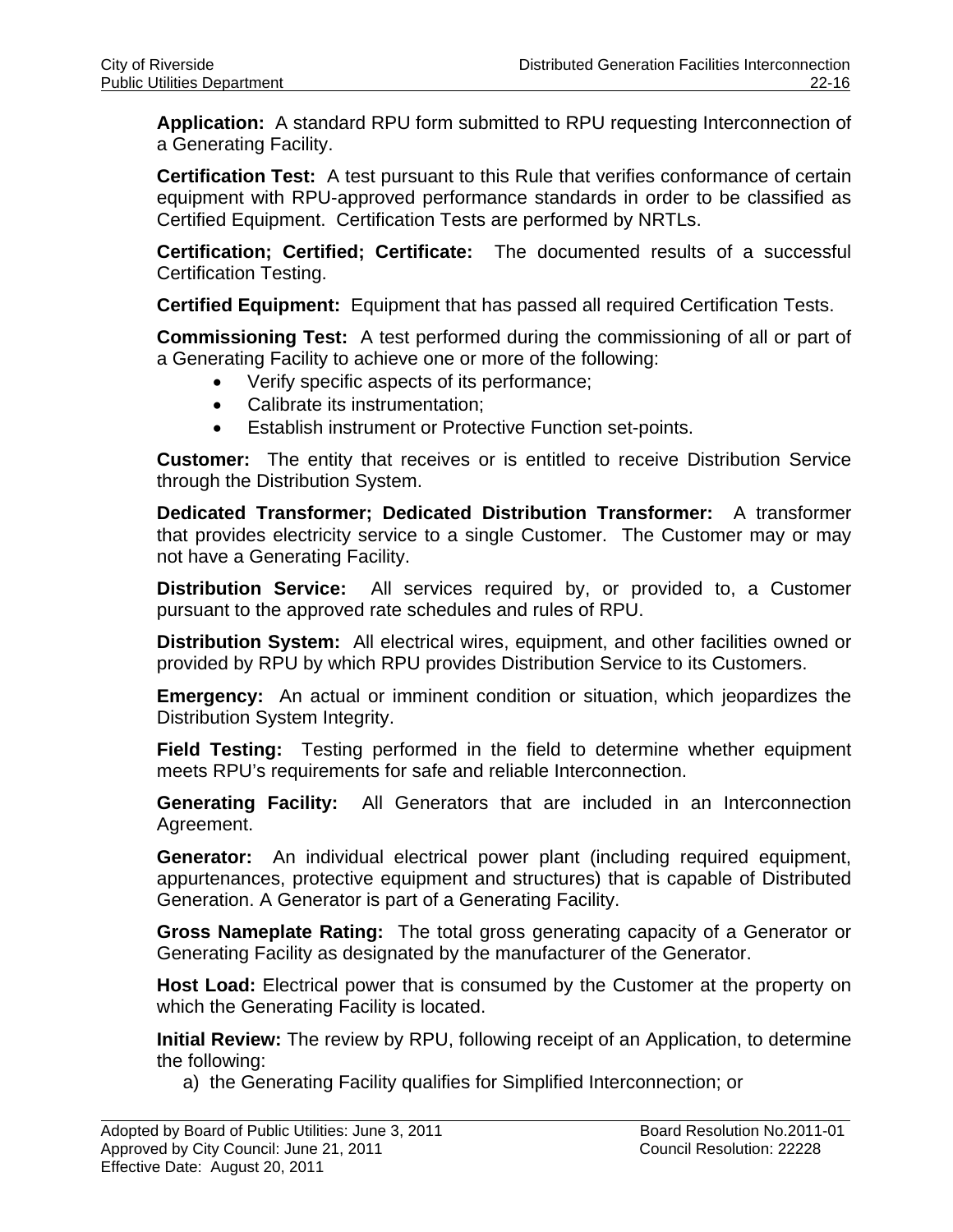b) the Generating Facility can be made to qualify for Interconnection with Supplemental Review determining any potential additional requirements; or

c) if neither a nor b, provides the cost estimate and schedule for performing an Interconnection Study.

**In-rush Current:** The current determined by the In-rush Current test.

**Interconnection; (Interconnected):** The physical connection of a Generating Facility in accordance with the requirements of this Rule so that Parallel Operation with the Distribution System can occur (has occurred).

**Interconnection Agreement:** An agreement between RPU and the Producer that gives certain rights and obligations to effect or end Interconnection.

**Interconnection Facilities:** The electrical wires, switches and related equipment that interconnect a Generating Facility to the Distribution System. Interconnection Facilities are part of their related Generating Facilities.

**Interconnection Study:** A study to establish the requirements for Interconnection of a Generating Facility.

**Island; Islanding:** A condition on the Distribution System in which one or more Generating Facilities deliver power to Customers using a portion of the Distribution System that is electrically isolated from the remainder of the Distribution System.

**Line Section:** That portion of the Distribution System connected to a Customer bounded by automatic sectionalizing devices or the end of the distribution line.

**Momentary Parallel Operation:** The Interconnection of a Generating Facility to the Distribution System for one second (60 cycles) or less.

**Nationally Recognized Testing Laboratory (NRTL):** A laboratory accredited to perform the Certification Testing requirements under this Rule.

**Net Energy Metering:** Metering for the receipt and delivery of electricity between the Producer and RPU pursuant Section 2827 of the Public Utilities Code. Over a given time frame (typically a month) the difference between these two values yields either net consumption or surplus. The meter registers are ratcheted to prevent reverse registration. If available, a single meter may be allowed to spin backward to yield the same effect as a directional, two meter (or register) arrangement.

**Net Generation Metering:** Metering of the net electrical power or energy output in kW or kWh, respectively, from a given Generating Facility. This may also be the measurement of the difference between the total electrical energy produced by a Generating Facility and the electrical energy consumed by the auxiliary equipment necessary to operate the Generating Facility. For a Generating Facility with no Host Load or no Public Utilities Code Section 218 Load, metering that is located at the Point of Common Coupling. For a Generating Facility with Host Load or Section 218 Load, metering that is located at the Generating Facility bus after the point of auxiliary load(s) and prior to serving Host Load or Section 218 Load.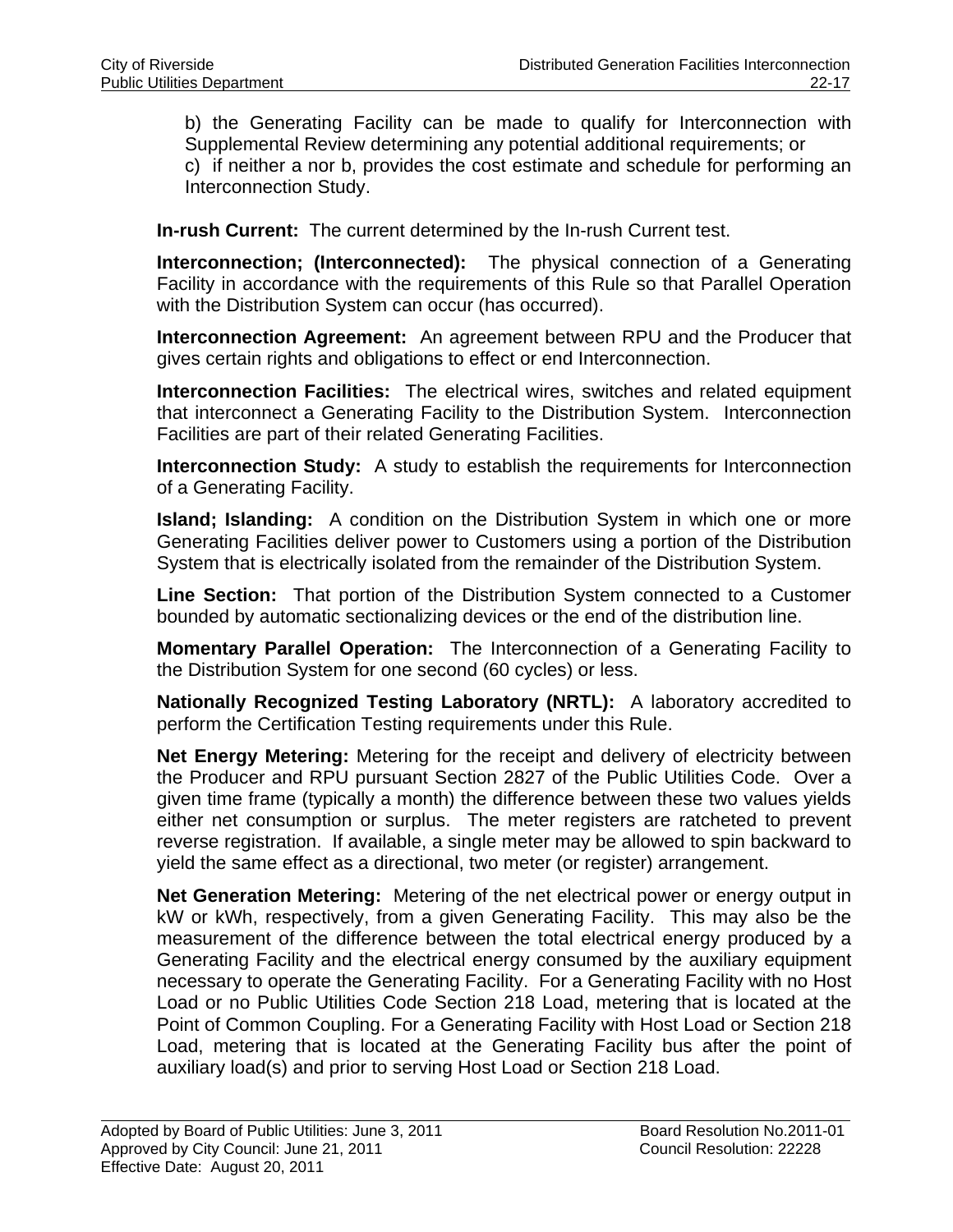**Net Nameplate Rating:** The Gross Nameplate Rating minus the consumption of electrical power of a Generator or Generating Facility as designated by the manufacturer(s) of the Generator(s).

**Network Service:** More than one electrical feeder providing Distribution Service at a Point of Common Coupling.

**Non-Export; Non-Exporting:** Designed to prevent the transfer of electrical energy from the Producer to RPU.

**Non-Islanding:** Designed to detect and disconnect from a stable Unintended Island with matched load and generation. Reliance solely on under/over voltage and frequency trip is not considered sufficient to qualify as Non-Islanding.

**Parallel Operation:** The simultaneous operation of a Generator with power delivered or received by RPU while Interconnected. For the purpose of this Rule, Parallel Operation includes only those Generators that are Interconnected with the Distribution System for more than one second (60 cycles).

**Periodic Test:** A test performed on part or all of a Generating Facility at predetermined time or operational intervals to achieve one or more of the following:

- Verify specific aspects of its performance;
- Calibrate instrumentation;
- Verify and re-establish instrument or Protective Function set-points.

**Point of Common Coupling Metering:** Metering located at the Point of Common Coupling. This is the same metering as Net Generation Metering for Generating Facilities with no Host Load or no Section 218 Load.

**Point of Common Coupling (PCC):** The transfer point for electricity between the electrical conductors of RPU and the electrical conductors of the Producer.

**Point of Interconnection:** The electrical transfer point between a Generator or a Generating Facility and the electrical system. This may or may not be coincident with the Point of Common Coupling.

**Power Purchase Agreement (PPA):** An arrangement for the sale of electricity by the Producer to RPU.

**Producer:** The entity that executes an Interconnection Agreement with RPU. The Producer may or may not own or operate the Generating Facility, but is responsible for the rights and obligations related to the Interconnection Agreement.

**Production Test:** A test performed on each device coming off the production line to verify certain aspects of its performance.

**Protective Function(s):** The equipment, hardware or software in a Generating Facility (whether discrete or integrated with other functions) whose purpose is to protect against Unsafe Operating Conditions.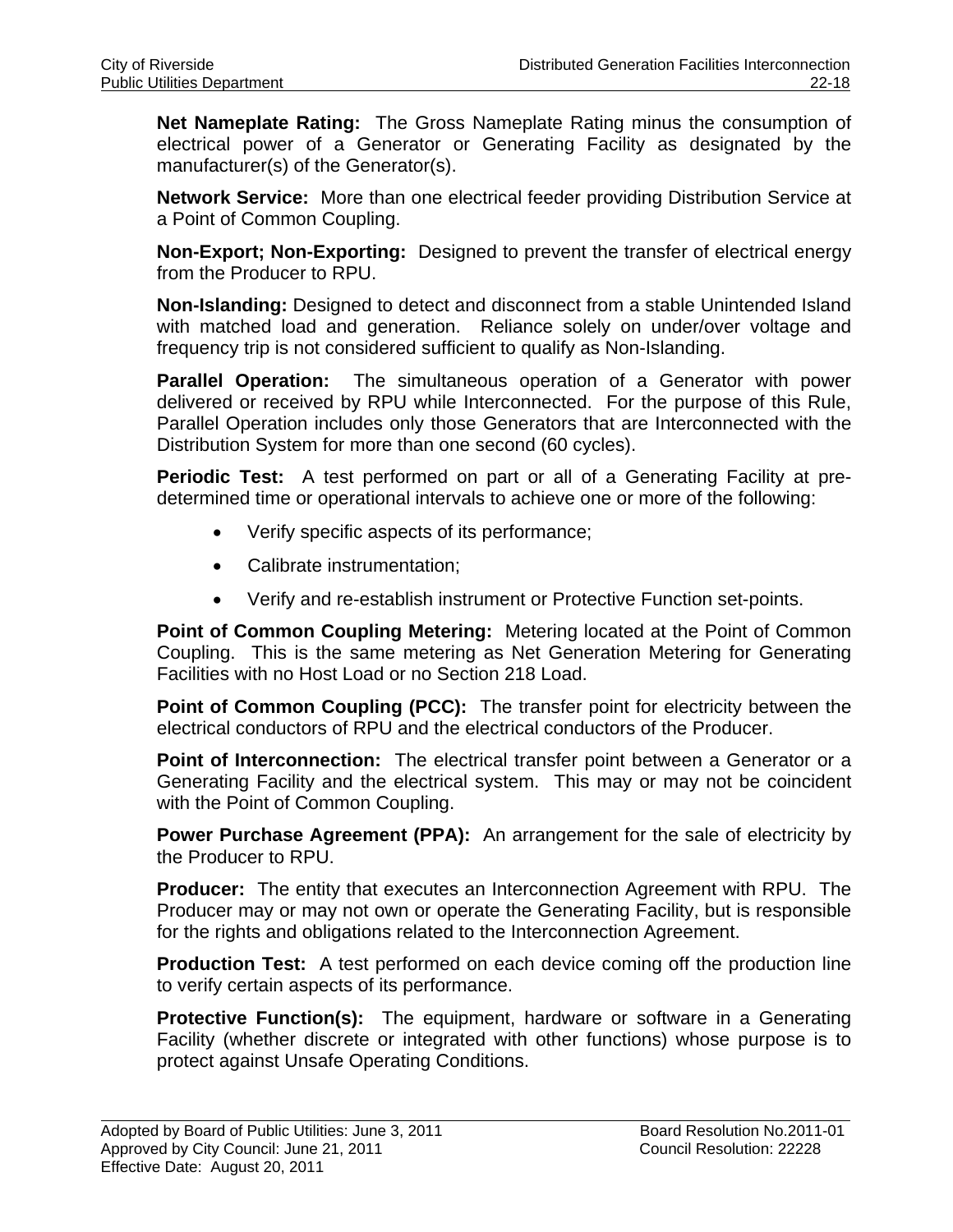**Prudent Electrical Practices:** Those practices, methods, and equipment, as changed from time to time, that are commonly used in prudent electrical engineering and operations to design and operate electric equipment lawfully and with safety, dependability, efficiency, and economy.

**Scheduled Operation Date:** The date specified in the Interconnection Agreement when the Generating Facility is, by the Producer's estimate, expected to begin operation pursuant to this Rule.

**Secondary Network:** A network supplied by several primary feeders suitably interlaced through the area in order to achieve acceptable loading of the transformers under Emergency conditions and to provide a system of extremely high service reliability. Secondary Networks usually operate at 600 V or lower.

**Section 218 Load:** Electrical power that is supplied in compliance with California Public Utilities Code Section 218. Public Utilities Code 218 defines an "Electric Corporation" and provides conditions under which a Generator transaction would not classify a generating entity as an Electric Corporation. These conditions relate to "over-the-fence" sale of electricity from a Generator without using the Distribution System.

**Simplified Interconnection:** Interconnection conforming to the minimum requirements under these rules, as determined by Section I.

**Short Circuit Contribution Ratio (SCCR):** The ratio of the Generating Facility's short circuit contribution to RPU's short circuit contribution for a three-phase fault at the high voltage side of the distribution transformer connecting the Generating Facility to RPU's system.

**Single Line Diagram; Single Line Drawing:** A schematic drawing, showing the major electrical switchgear, protection devices, wires, Generators, transformers and other devices, providing sufficient detail to communicate to a qualified engineer the essential design and safety of the system being considered.

**Stabilization; Stability:** The return to normalcy of the RPU Distribution System, following a disturbance. Stabilization is usually measured as a time period during which voltage and frequency are within acceptable ranges.

**Starting Voltage Drop:** The percentage voltage drop at a specified point resulting from In-rush Current. The Starting Voltage Drop can also be expressed in percentage on a particular base voltage, (e.g. 6 volts on a 120-volt base, yielding a 5% drop).

**Supplemental Review:** A process wherein RPU further reviews an Application that fails one or more of the Initial Review Process screens. The Supplemental Review may result in one of the following: a) Simplified Interconnection; b) approval of Interconnection with additional requirements; or c) cost and schedule for an Interconnection Study.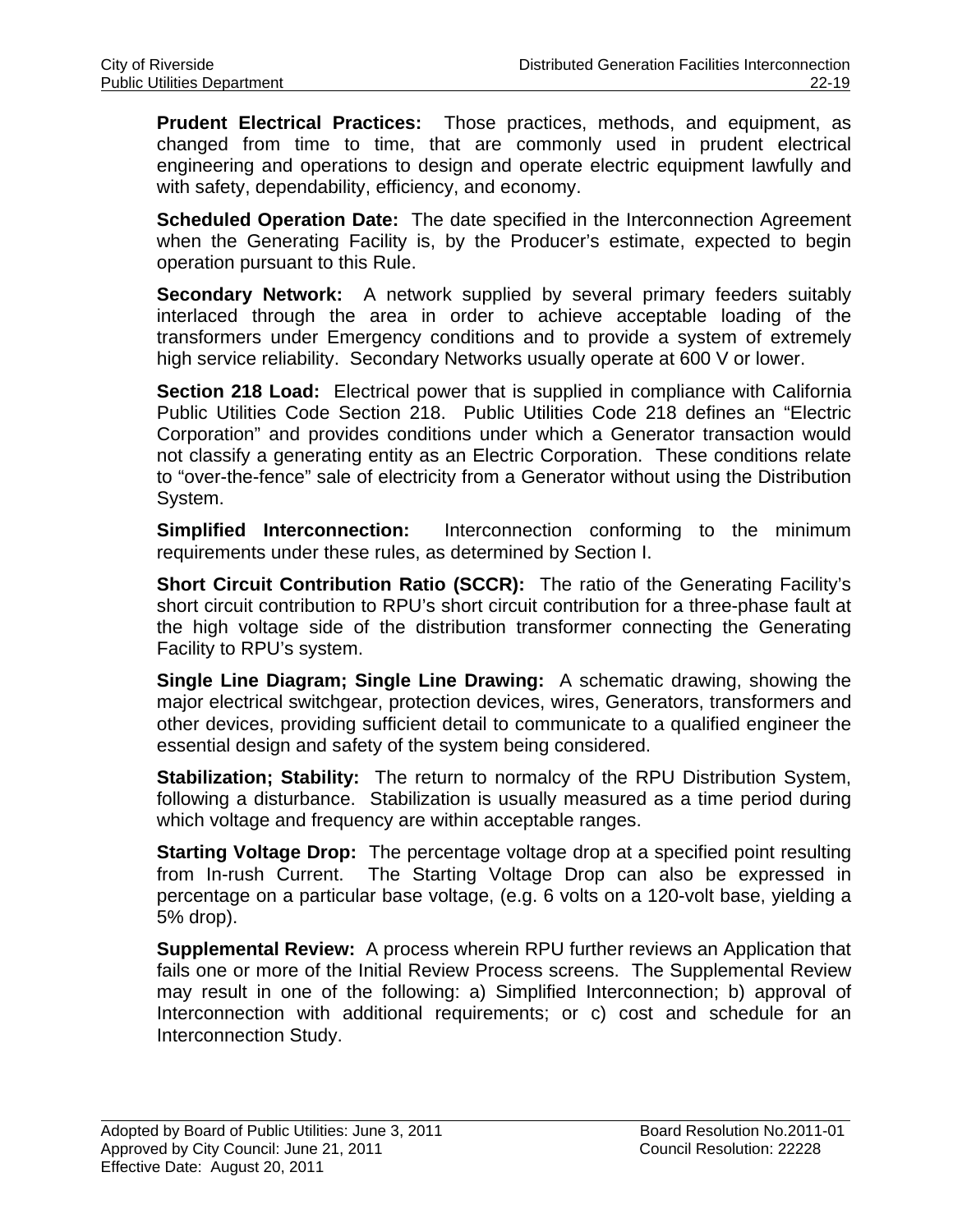**System Integrity:** The condition under which a Distribution System is deemed safe and can reliably perform its intended functions in accordance with the safety and reliability rules of RPU.

**Telemetering**: The electrical or electronic transmittal of metering data in real-time to RPU.

**Transfer Trip:** A Protective Function that trips a Generating Facility remotely by means of an automated communications link controlled by RPU.

**Type Test:** A test performed on a sample of a particular model of a device to verify specific aspects of its design, construction and performance.

**Unintended Island:** The creation of an Island, usually following a loss of a portion of the Distribution System, without the approval of RPU.

**Unsafe Operating Conditions:** Conditions that, if left uncorrected, could result in harm to personnel, damage to equipment, loss of System Integrity or operation outside pre-established parameters required by the Interconnection Agreement.

**Visible Disconnect:** An electrical switching device that can separate the Generating Facility from the Distribution System and is designed to allow visible verification that separation has been accomplished. This requirement can be met by opening the enclosure to observe the contact separation.

### **I. Initial Review Process for Applications to Interconnect a Generating Facility**

- 1. **Introduction.** This Initial Review Process was developed to create a path for selection and rapid approval for the Interconnection of those Generating Facilities that do not require an Interconnection Study. The Initial Review process includes a screening to determine if a Supplemental Review is required.
- **2. Purpose.** The Initial Review determines:
	- a. If a Generating Facility qualifies for Simplified Interconnection;
	- b. If a Generating Facility can be made to qualify for Interconnection with Supplemental Review determining any potential additional requirements, or
	- c. If an Interconnection Study is required, the cost estimate and schedule for performing the Interconnection Study.

**NOTE:** Failure to pass any screen of the Initial Review means only that further review or studies are required before the Generating Facility can be approved for Interconnection with the RPU Distribution System. It does not mean that the Generating Facility cannot be Interconnected.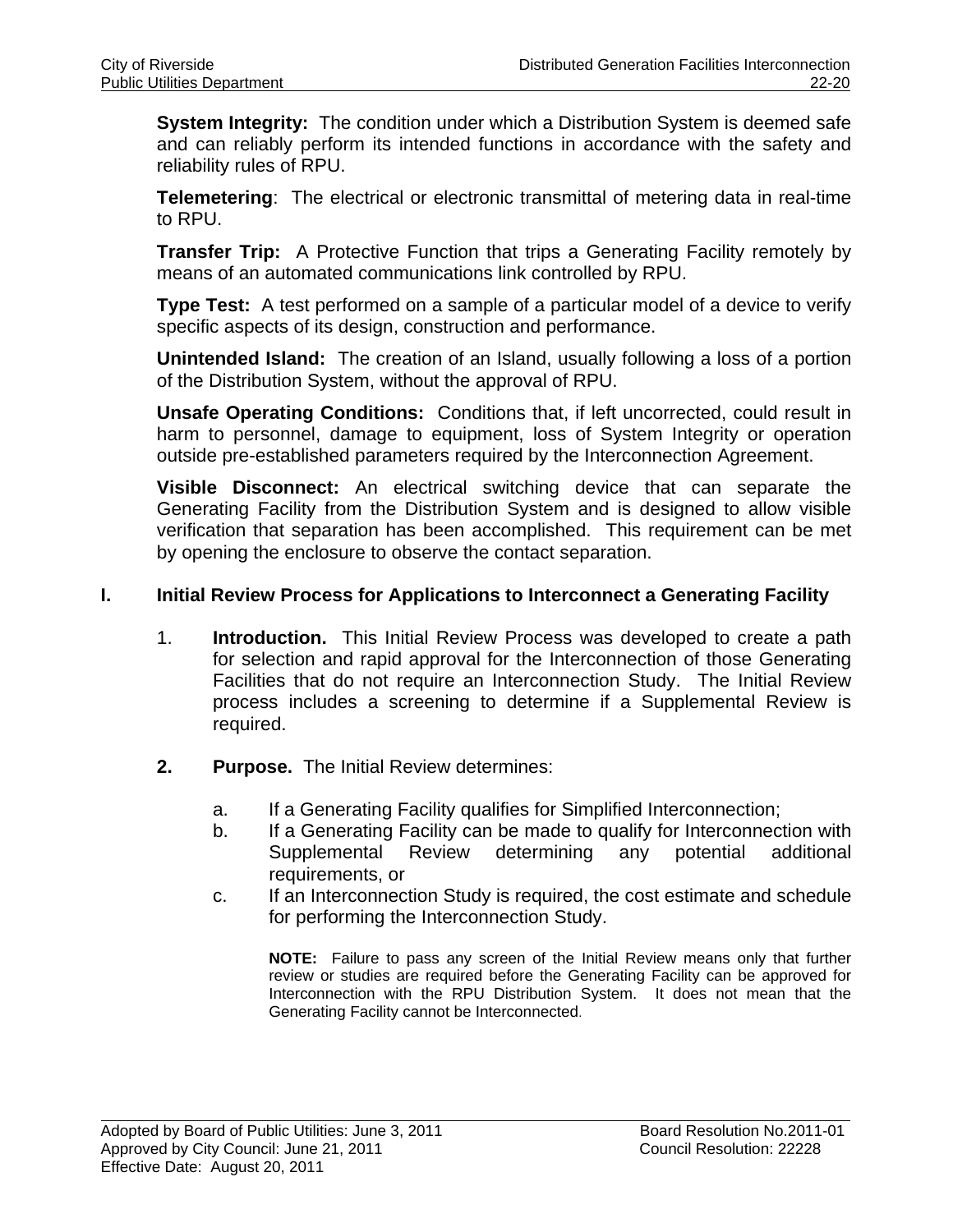### Initial Review Process Flow Chart

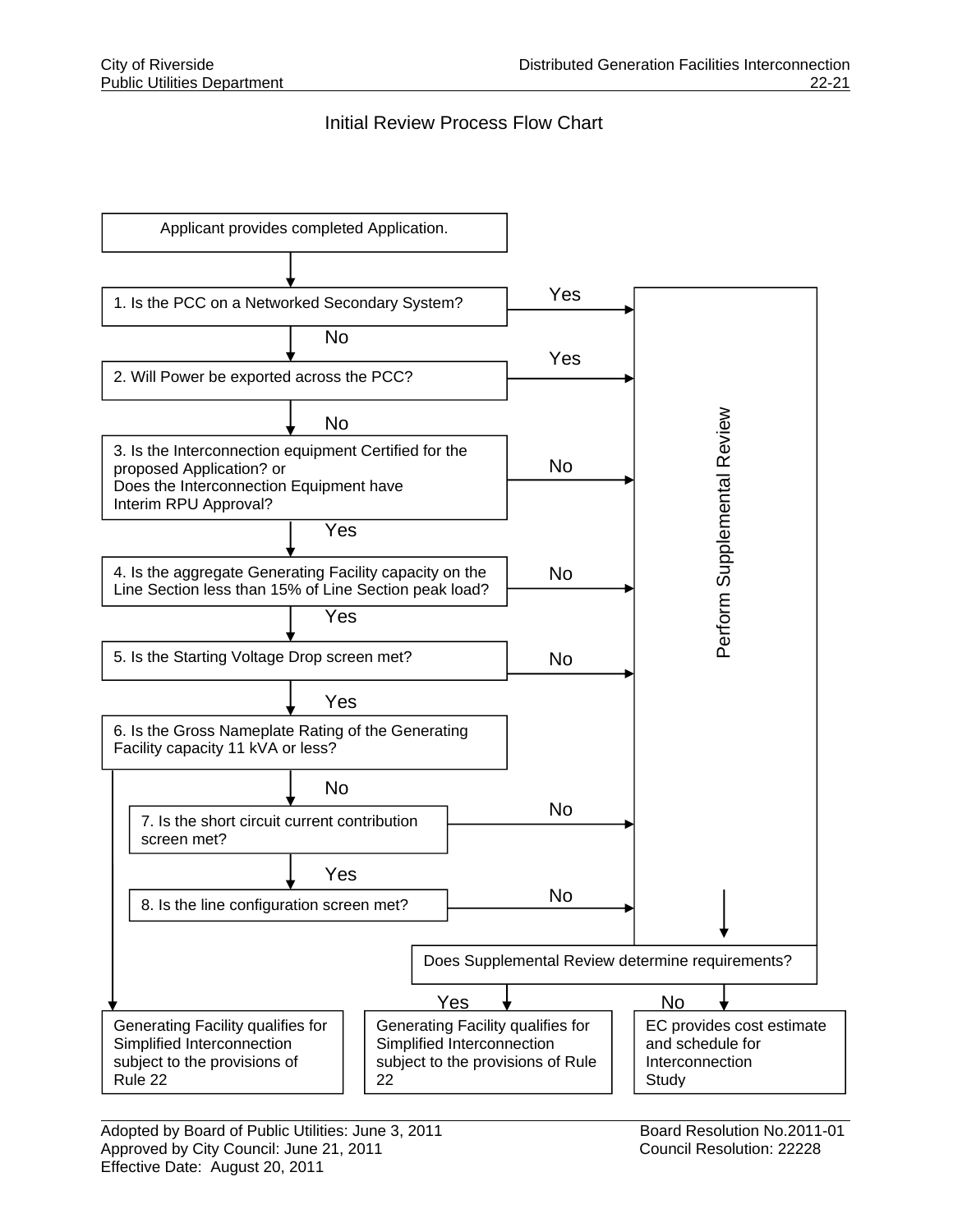#### **3. Initial Review Process Details**

# **a.** Screen 1: Is the PCC on a Networked Secondary System?<br>
If No, continue to next screen

- - If Yes, the Generating Facility does not qualify for Simplified Interconnection. Perform Supplemental Review.

Significance:

Special considerations must be given to the Generating Facilities proposed to be installed on networked secondary distribution systems because of the design and operational aspects of network protectors. There are no such considerations for radial distribution systems.

- **b.** Screen 2: Will power be exported across the PCC?<br>
If Yes, the Generating Facility does not qualify for Simplified Interconnection. Perform Supplemental Review.
	- If No, the Generating Facility must incorporate one of the following four options:

Option 1:

To ensure power is never exported, a reverse power Protective Function must be implemented at the PCC.

Default setting shall be 0.1% (export) of transformer rating, with a maximum 2.0 second time delay.

#### Option 2:

To ensure at least minimum import of power an under-power Protective Function must be implemented at the PCC.

Default setting shall be 5% (import) of the Generating Facility Gross Nameplate Rating, with maximum 2.0 second time delay.

#### Option 3:

To limit the incidental export of power, all of the following conditions must be met:

The aggregate capacity of the Generating Facility must be no more than 25% of the nominal ampere rating of the Customer's service equipment;

The total aggregate Generating Facility capacity must be no more than 50% of the service transformer rating. (This capacity requirement does not apply to Customers taking primary service without an intervening transformer);

The Generating Facility must be Certified as Non-Islanding.

#### Option 4:

To ensure that the relative size (capacity) of the Generating Facility compared to facility load results in no export of power without the use of additional devices, the Generating Facility capacity must be no greater than 50% of the Customer's verifiable minimum load over the last 12 months.

#### Significance:

- (1) If it can be assured that the Generating Facility will not export power, RPU's Distribution System does not need to be studied for load-carrying capability or Generating Facility power flow effects on RPU voltage regulators as the Generating Facility will simply be reducing Customer's load on RPU's Distribution System.
- (2) Permits use of reverse-power relaying at the PCC as positive anti-Islanding protection.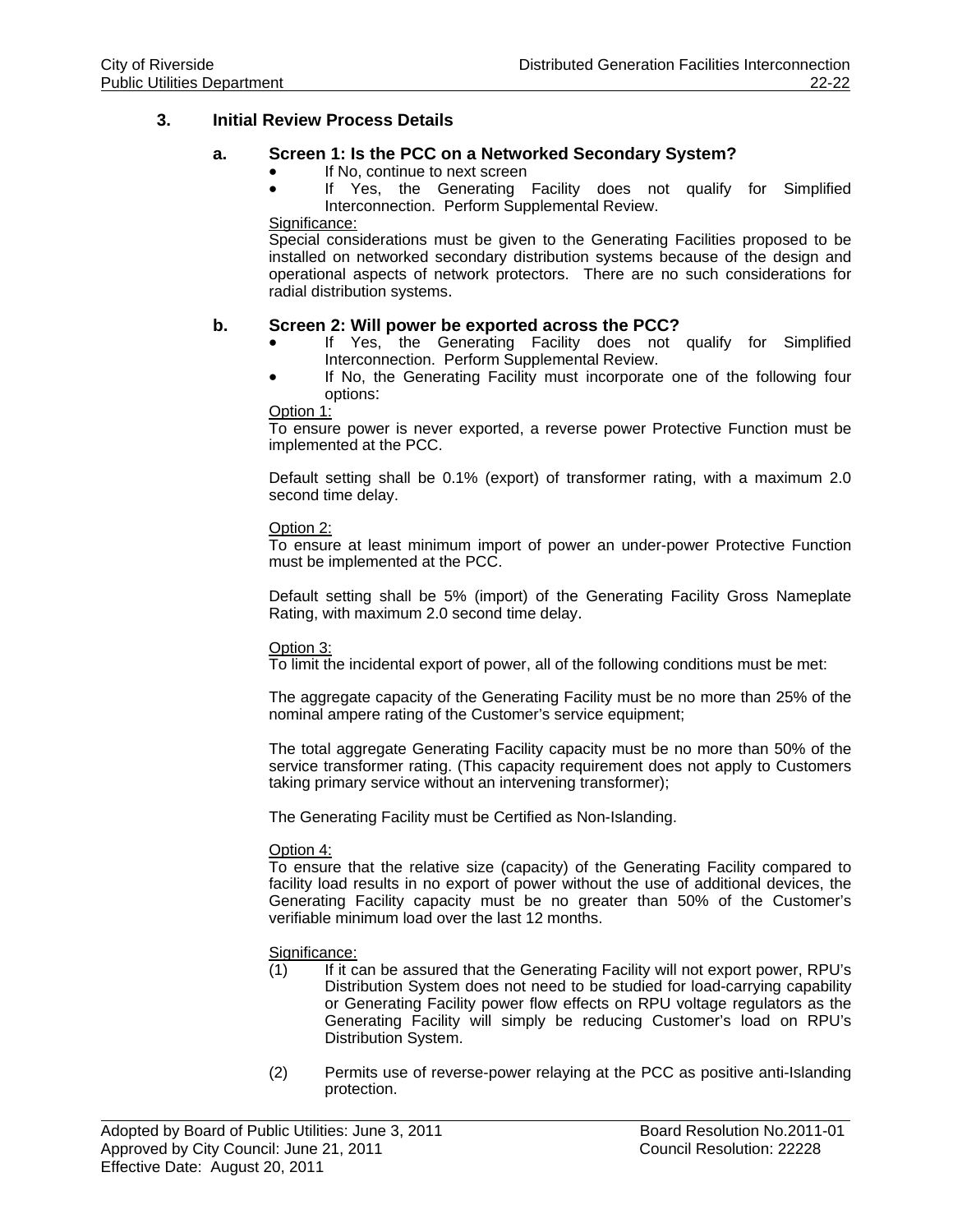#### **c. Screen 3: Is the Interconnection Equipment Certified for the Application or does the Interconnection Equipment have Interim RPU Approval?**

- If No, the Generating Facility does not qualify for Simplified Interconnection. Perform Supplemental Review.
- If Yes, continue to next screen.

#### Significance:

If the Generating Facility has been Certified or previously approved by RPU, RPU does not need to repeat its review and/or test of the Generating Facility's Protective Functions scheme. Site Commissioning Testing may still be required to ensure that the system is connected properly and that the Protective Functions are working properly.

Certification indicates the following criteria have been tested and verified:

- Basic Protective Function requirements.
- Harmonic distortion limits.
- Synchronizing requirements.
- Power factor regulation requirements.
- Non-Islanding requirements
- If used, reverse power function requirement.
- If used, under-power function requirement.

#### **d. Screen 4: Is the aggregate Generating Facility capacity on the Line Section less than 15% of Line Section Peak Load?**

- If Yes, continue to next screen.
- If No, Generating Facility does not qualify for Simplified Interconnection. Perform Supplemental Review to determine cumulative impact on Line Section.

#### Significance:

Low penetration of Generating Facility installations will have a minimal impact on Distribution System and load operation and power restoration.

The operating requirements for a high penetration of Generating Facilities may be different since the impact on RPU's Distribution System operation will no longer be minimal, therefore requiring additional study or controls.

#### **e. Screen 5: Is the Starting Voltage Drop Within Acceptable Limits?**

- If Yes, continue to next screen
- If No, the Generating Facility does not qualify for Simplified Interconnection. Perform Supplemental Review to determine cumulative impact on Line Section.

NOTICE: This screen only applies to Generating Facilities that start by motoring the Generator.

RPU has two options in determining whether Starting Voltage Drop could be a problem; which option to use is at RPU's discretion.

#### Option 1:

RPU may determine that the Generating Facility's starting In-rush Current is equal to or less than the continuous ampere rating of the Customer's service equipment.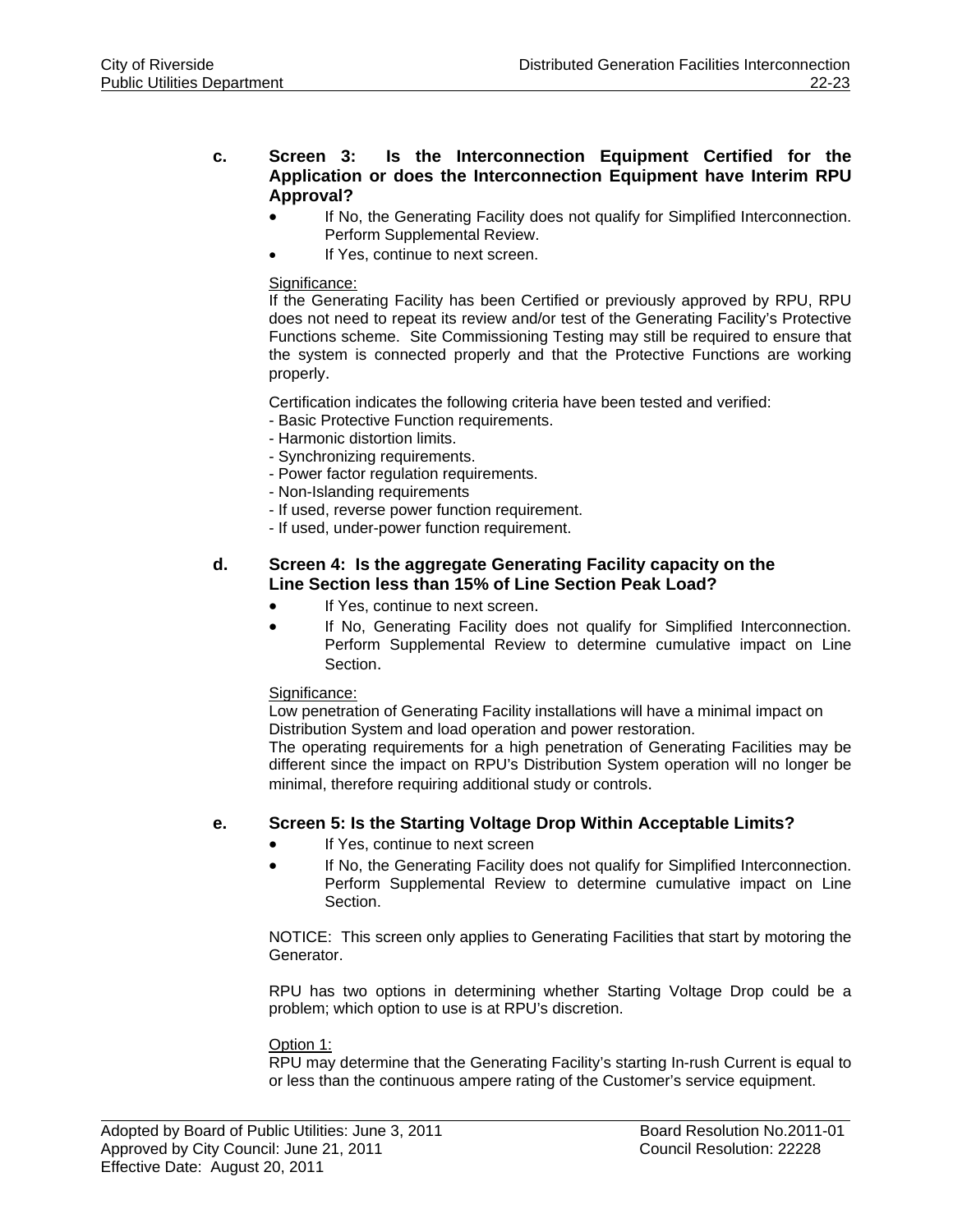#### Option 2:

RPU may determine the impedances of the service distribution transformer (if present) and secondary conductors to Customer's service equipment and perform a voltage drop calculation. Alternatively, RPU may use tables or nomographs to determine the voltage drop. Voltage drops caused by starting a Generating Unit as a motor must be less than 2.5% for primary Interconnection and 5% for secondary Interconnection.

#### Significance:

(1) This screen addresses potential voltage fluctuation problems for Generators that start by motoring.

(2) When starting, a Generating Facility should have minimal impact on the service voltage or other RPU Customers.

(3) Passing this screen does not relieve the Producer from ensuring that its Generating Facility complies with the flicker requirements of this Rule, Section D.

#### **f. Screen 6: Is the Gross Nameplate Rating of the Generating Facility 11 kVA or less?**

- If Yes, the Generating Facility qualifies for Simplified Interconnection. Skip remaining screens.
- If No. continue to next screen

#### Significance:

The Generating Facility has minimal impact on fault current levels and any potential line overvoltages from loss of system neutral grounding.

#### **g. Screen 7: Is Short Circuit Current Contribution Within Acceptable Limits?**

- If No, the Generating Facility does not qualify for Simplified Interconnection. Perform Supplemental Review.
- If Yes, continue to next screen.

#### **Short Circuit Current Contribution Screen:**

 The short circuit current contribution screen consists of two criteria; both of which must be met when applicable:

- (1) At primary side (high side) of the Dedicated Distribution Transformer, the sum of the SCCR of all Generating Facilities on the Distribution System circuit may not exceed 0.1.
- (2) At secondary (low side) of a shared distribution transformer, the short circuit contribution of the proposed Generating Facility must be less than or equal to 2.5% of the interrupting rating of the Producer's Service Equipment.

#### Significance:

No significant Generating Facility impact on:

- (1) Distribution System's short circuit duty
- (2) Distribution System fault detection sensitivity
- (3) Distribution System relay coordination
- (4) Distribution System fuse-saving schemes

If the Generating Facility passes this screen it can be expected that it will have no significant impact on RPU's Distribution System's short circuit duty, fault detection sensitivity, relay coordination or fuse-saving schemes.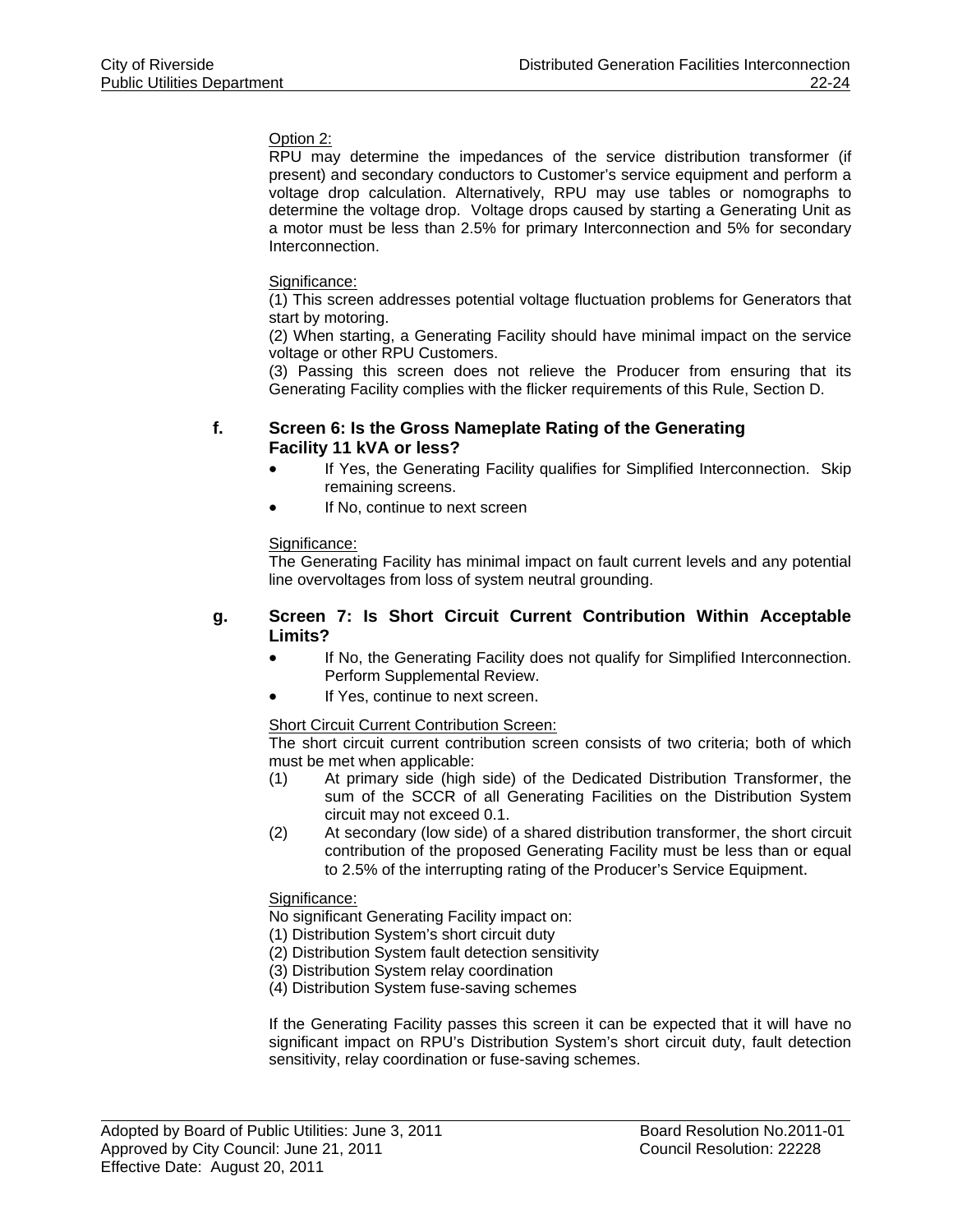#### **h. Screen 8: Is the Line Configuration Acceptable for Simplified Interconnection?**

- If No, then the Generating Facility does not qualify for Simplified Interconnection. Perform Supplemental Review.
- If Yes, the Generating Facility qualifies for Simplified Interconnection.

#### Line Configuration Screen:

 Identify primary distribution line configuration that will serve the proposed Generating Facility. Based on the type of Interconnection to be used for the Generating Facility, determine from the following table if the proposed Generating Facility passes the screen.

| <b>Primary Distribution Line</b><br><b>Type</b>                                                 | Type of Interconnection<br>to Primary Distribution<br>Line | Result/Criteria                                                                                                                 |  |
|-------------------------------------------------------------------------------------------------|------------------------------------------------------------|---------------------------------------------------------------------------------------------------------------------------------|--|
| Three-phase, three wire                                                                         | Any                                                        | Pass screen                                                                                                                     |  |
| Three-phase, four wire                                                                          | Single-phase,<br>line-to-<br>neutral                       | Pass screen                                                                                                                     |  |
| Three-phase, four wire<br>(For any line that has<br>such a section OR mixed<br>3 wire & 4 wire) | All others                                                 | pass, aggregate<br>To:<br>Generating Facility<br>Capacity must be less<br>than or equal to 10%<br>of Line Section Peak<br>Load. |  |

Significance:

If the primary distribution circuit serving the Generating Facility is of a three-wire type, or if the Generating Facility's Interconnection transformer is single-phase and connected in a line-to-neutral configuration, then there is no concern about overvoltages to RPU's or other Customer's equipment caused by loss of system neutral grounding during the operating time of anti-Islanding protection.

### **J. Testing and Certification Criteria**

### **1. Introduction**

This Section describes the test procedures and requirements for equipment used for the Interconnection of a Generating Facility to RPU's Distribution System. Included are Type Testing, Production Testing, Commissioning Testing, and Periodic Testing. The procedures listed rely heavily on those described in applicable Underwriters Laboratory (UL), Institute of Electrical and Electronic Engineers (IEEE), and International Electrotechnical Commission (IEC) documents – most notably UL 1741 and IEEE 929 – as well as the testing described in the New York State Public Service Commission's Interconnection Requirements.1 These procedures and requirements were developed prior to the completion of IEEE P1547, *Standard for Distributed Resources Interconnected with Electric Power Systems,* and should be revisited once that standard is published.

1 "New York State Standardized Interconnection Requirements, Application Process, Contract & Application Forms For New Distributed Generators, 300 Kilovolt - Amperes or Less, Connected In Parallel with Radial Distribution Lines", November 9, 2000.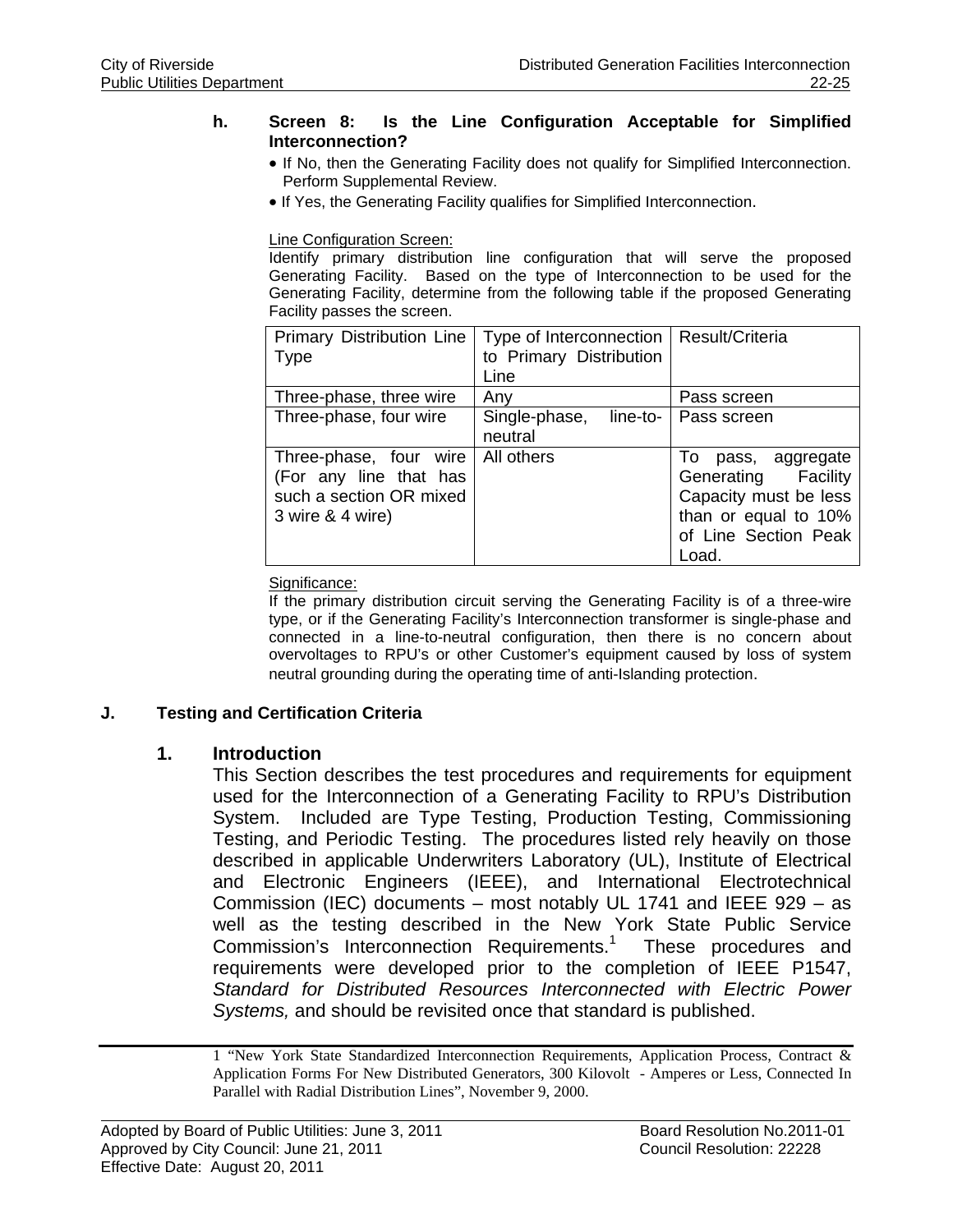The tests described here, together with the technical requirements in Section D of this Rule, are intended to provide assurance that the Generating Facility's equipment will not adversely affect RPU's Distribution System and that a Generating Facility will cease providing power to RPU's Distribution System under abnormal conditions. The tests were developed assuming a low level of Generating Facility penetration. At high levels of Generating Facility penetration, other requirements and corresponding test procedures may need to be defined.

This test specification also provides a means of certifying equipment. Once a generating unit or device has been Certified per this Certification process, it may be considered to be suitable for use as part of a Generating Facility Interconnected with RPU's Distribution System. Subject to the exceptions described in this Section, RPU will not require a Producer to repeat the design review or test the Protective Functions of equipment that has been Certified. It should be noted the Certification process is intended to facilitate Generating Facility Interconnections. Certification is not a prerequisite to interconnect a Generating Facility. The use of non-Certified Equipment may be acceptable subject to testing and approval by RPU as discussed below.

### **2. Certification Criteria**

Equipment tested and approved (e.g. listed) by a NRTL as having met both the Type Testing and Production Testing requirements is considered to be Certified Equipment for purposes of Interconnection with RPU's Distribution System. Certification may apply to either a pre-packaged system or an assembly of components that address the necessary functions. Type Testing may be done in the factory/test lab or in the field. At the discretion of the testing laboratory, field-certification may apply only to the particular installation tested. In such cases, some or all of the tests may need to be repeated at other installations.

The use of Certified Equipment is not a requirement for Interconnection. However, the use of Certified Equipment will simplify the Interconnection approval process by reducing commissioning and additional test requirements. For non-Certified Equipment, some or all of the tests described in this document may be required by RPU for each Generating Facility. The manufacturer or a laboratory acceptable to RPU may perform these tests. Test results for non-Certified Equipment must be submitted to RPU as part of the Application process for RPU's review and approval under the Supplemental Review. Approval by RPU for equipment used in a particular Application does not guarantee RPU approval for use in other Applications or by other California electric utilities.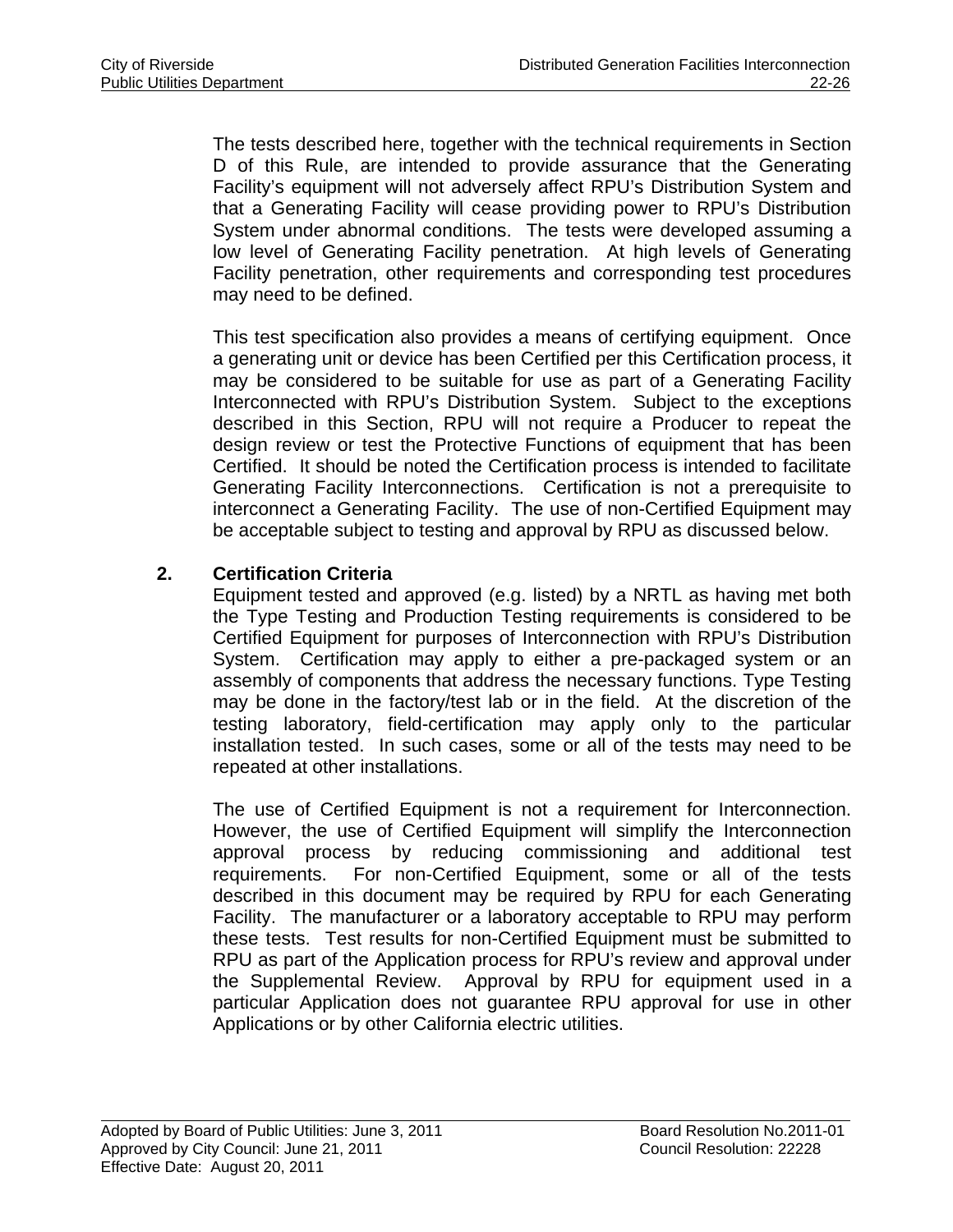When equipment is Certified by a NRTL, the NRTL shall provide to the manufacturer, at a minimum, a Certificate with the following information for each device:

- a. Administrative:
	- (1) Effective date of Certification or applicable serial number (range or first in series), other proof that Certification is current
	- (2) Equipment model number (s)
	- (3) Software version, if applicable
	- (4) Test procedures specified (including date or revision number)
	- (5) Laboratory accreditation (by whom and to what standard)
- b. Technical (As appropriate)
	- (1) Device rating (kW, kVA, V, A, etc.)
	- (2) Maximum available fault current, A
	- (3) In-rush Current, A
	- (4) Trip points, if factory set (trip value and timing)
	- (5) Trip point and timing ranges for adjustable settings
	- (6) Nominal power factor or range if adjustable
	- $(7)$  If the device/system is Certified for Non-Export and the method used (reverse power or under power)
	- (8) If the device/system is Certified Non-Islanding

It is the responsibility of the equipment manufacturer to ensure that Certification information is made publicly available by the manufacturer, the testing laboratory, or by a third party. A sample Certification information form is provided in Appendix 1.

### **3. Type Testing**

Type Testing provides a basis for determining that equipment is designed appropriately and meets the specifications for being designated as Certified Equipment under this Rule. The requirements described in this section cover only issues related to Interconnection and are not intended to address device safety or other issues outside the needs of the relationship between RPU and the Producer operating a Generating Facility.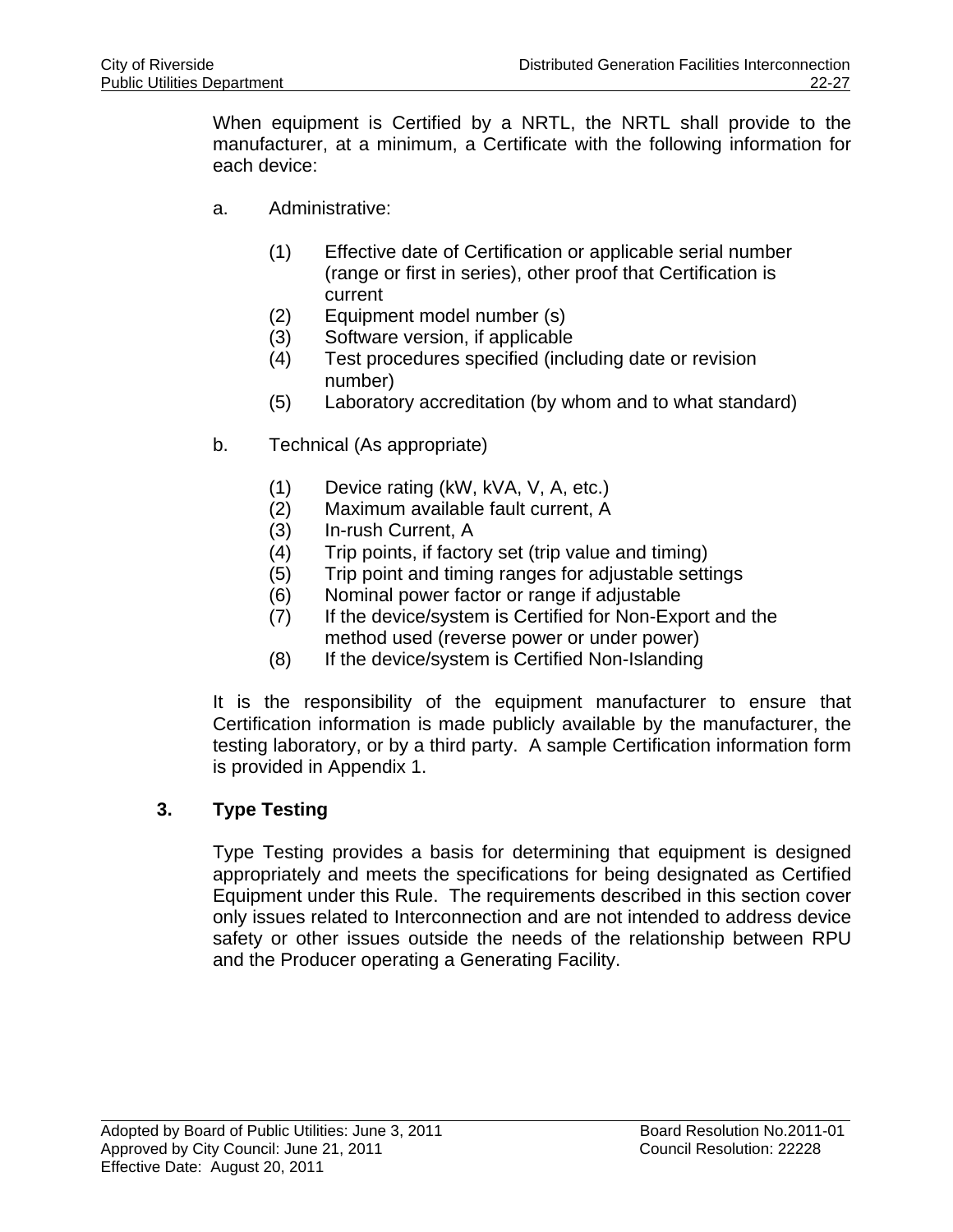The following table defines the test requirements by technology. Test References that are preceded by "UL 1741" refer to the section numbers of the document that describe the test requirements. $2$  While UL 1741 was written specifically for photovoltaic inverters, the requirements are readily adapted to inverter-based Generating Facilities, synchronous machines, induction machines, as well as single/multi-function controllers and protection relays. Until a standardized test procedure is specified, RPU or NRTL shall adapt the procedures referenced in the following table as appropriate and necessary for a machine's performance and its control and protection system functions.

|                                          |                        |          | Synchronous | Induction |
|------------------------------------------|------------------------|----------|-------------|-----------|
| Type Test                                | Reference <sup>1</sup> | Inverter | Machine     | Machine   |
| Utility Interaction   UL 1741 - 39       |                        | X        | X           | X         |
| DC Isolation                             | $UL 1741 - 40.1$       | X        | ---         | ---       |
| Simulated PV Array                       |                        |          |             |           |
| (Input)Requirements                      | $UL 1741 - 41.2$       | X        | ---         | ---       |
| Dielectric Voltage Withstand             | $UL 1741 - 44$         | X        | X           | X         |
| Power Factor                             | UL 1741 - 45.2.2       | X        | X           | X         |
| Harmonic Distortion                      | $UL 1741 - 45.4$       | X        | X           | X         |
| DC Injection                             | $UL 1741 - 45.5$       | X        |             |           |
| Utility Voltage and                      |                        |          |             |           |
| Frequency Variation   UL 1741 - 46.2     |                        | X        | X           | X         |
| Reset Delay                              | $UL 1741 - 46.2.3$     | X        | X           | X         |
| Loss of Control Circuit   UL 1741 - 46.4 |                        | X        | X           | X         |
| Short Circuit                            | $UL 1741 - 47.3$       | X        | X           | X         |
| Load Transfer                            | UL 1741 - 47.7         | X        | X           | X         |
| Surge Withstand                          | J.3.a                  | X        | X           | X         |
| Anti-Islanding                           | J.3.b                  | (2)      | (2)         | (2)       |
| Non-Export                               | J.3.c                  | (3)      | (3)         | (3)       |
| In-rush Current                          | J.3.d                  | (4)      | (4)         | (4)       |
| Synchronization                          | J.3.e                  | (5)      | χ           |           |

#### **Type Tests and Requirements for Interconnection Equipment Certification**

**Notes: X = Required; - = Not required** 

Table Notes:

- (1) Reference refers to section number in either UL 1741 or this Rule. References within UL1741 to "photovoltaics" or "inverter" may have to be interrupted by the testing laboratory to appropriately apply the tests to other technologies.
- (2) Required only if Non-Islanding designation is desired.
- (3) Required only if Non-Export designation is desired.
- (4) Required for devices that use RPU power to motor to speed.

 (5) Required for all synchronous machines as well as inverters that operate as voltage sources when connected to RPU.

2 UL 1741, *Inverters, Converters and Charge Controllers for use in Independent Power Systems,* Revised January 2001

\_\_\_\_\_\_\_\_\_\_\_\_\_\_\_\_\_\_\_\_\_\_\_\_\_\_\_\_\_\_\_\_\_\_\_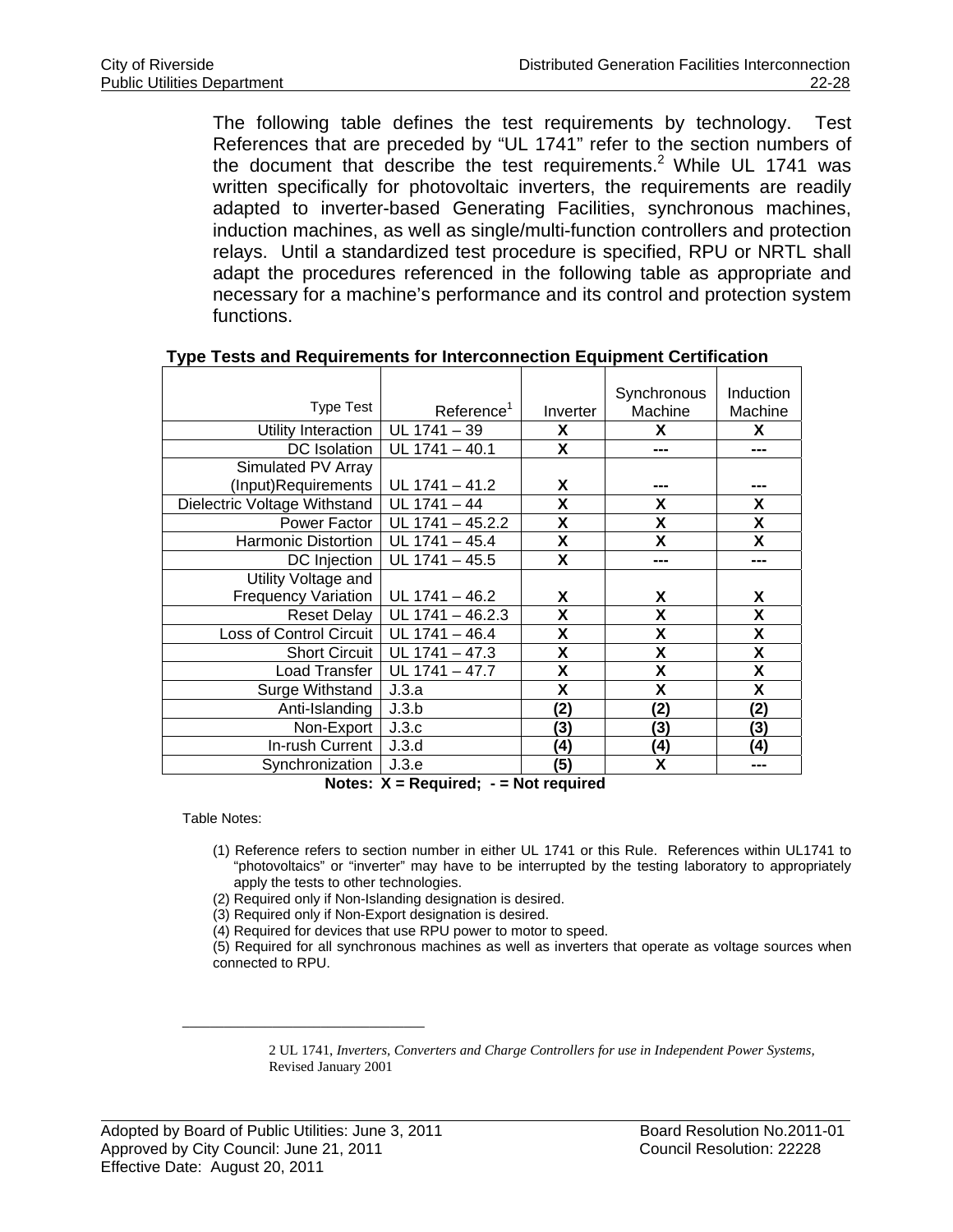### **a. Anti-Islanding Test**

Devices that are tested to and pass the anti-Islanding test procedure described in UL 1741 Section 46.3 will be considered Non-Islanding for the purposes of these Interconnection requirements. This test is required only for devices for which a Certified Non-Islanding designation is desired.

### **b. Non-Export Test**

Devices that pass the Non-Export test procedure described in Section J.7.a. will be considered Non-Exporting for the purposes of these Interconnection requirements. This test is required only for devices for which a Certified Non-Export designation is desired.

### **c. In-Rush Current Test**

Devices will be tested using the procedure defined in Section J.7.b. to determine the maximum current drawn during this startup process. The resulting In-rush Current is used to estimate the Starting Voltage Drop.

### **d. Surge Withstand Capability Test**

Interconnection equipment shall be tested for surge withstand capability (SWC), both oscillatory and fast transient, in accordance with the test procedure defined in IEEE/ANSI C62.45 using the peak values defined in IEEE/ANSI C62.41 Tables 1 and 2 for location category B3. An acceptable result occurs even if the device is damaged by the surge, but is unable to operate or energize RPU's Distribution System. If the device remains operable after being subject to the surge conditions, previous Type Tests related to RPU protection and power quality will need to be repeated to ensure the unit will still pass those tests following the surge test.

### **e. Synchronization Test**

This test verifies that the unit synchronizes within the specified voltage/frequency/phase angle requirements. It is applied to synchronous Generators and inverters capable of operating as voltage-sources while connected to RPU. This test is not necessary for induction Generators or current- source inverters.

The test will start with only one of the three parameters --voltage difference between Generating Facility and RPU Distribution System, frequency difference, or phase angle--outside of the synchronization specification. Initiate the synchronization routine and verify that the Generating Facility is brought within specification prior to synchronization. Repeat the test five times for each of the three parameters.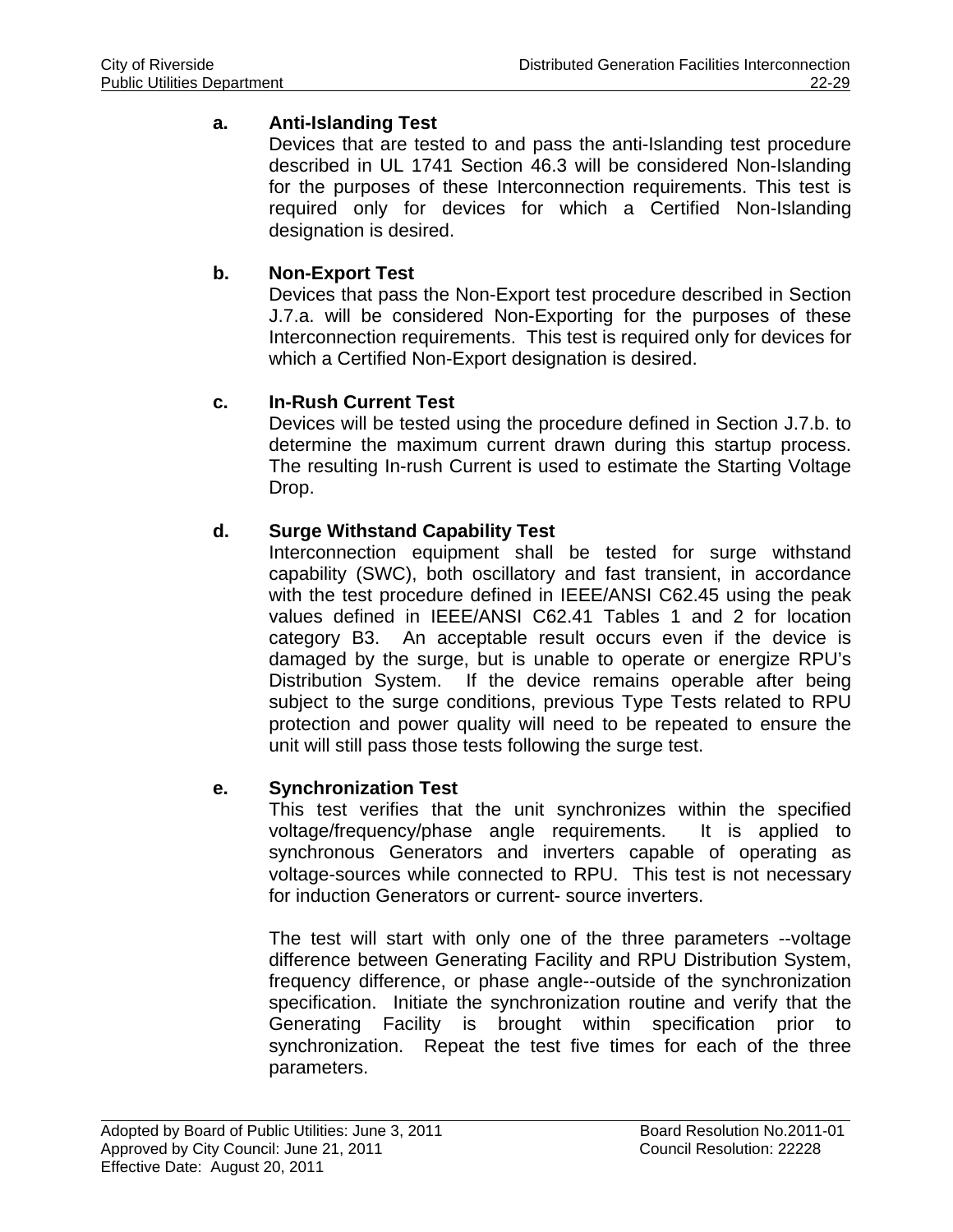For manual synchronization with synch check or manual control with auto synchronization, the test must verify that paralleling does not occur until the parameters are brought within specifications.

### **4. Production Testing**

As a minimum, the Utility voltage and frequency variation test procedure described in UL1741 under Manufacturing and Production Tests, Section 68 shall be performed as part of routine production (100 percent) on all equipment used to interconnect Generating Facilities to RPU's Distribution System. This testing may be performed in the factory or as part of a Commissioning Test (Section J.5).

### **5. Commissioning Testing**

Commissioning Testing, where required, will be performed on-site to verify protective settings and functionality. Upon initial Parallel Operation of a Generating Facility, or any time interface hardware or software is changed that may affect the functions listed below, a Commissioning Test must be performed. An individual qualified in testing protective equipment (professional engineer, factory-Certified technician, or licensed electrician with experience in testing protective equipment) must perform Commissioning Testing in accordance with the manufacture's recommended test procedure to prove the settings and requirements of this Rule.

The RPU has the right to witness Commissioning Tests as described below, or to require written Certification by the installer describing which tests were performed and their results.

Functions to be tested during commissioning, particularly with respect to non-Certified Equipment, may consist of the following:

- a. Over-and under-voltage
- b. Over- and under-frequency
- c. Anti-Islanding (if applicable)
- d. Non-Export (if applicable)
- e. Inability to energize dead line
- f. Time delay restart after Utility source is stable
- g. Utility system fault detection (if used)
- h. Synchronizing controls (if applicable)
- i. Other Interconnection Protective Functions that may be required as part of the Interconnection Agreement

Other checks and tests that may need to be performed include:

- a. Verifying final protective settings
- b. Trip test
- c. In-service test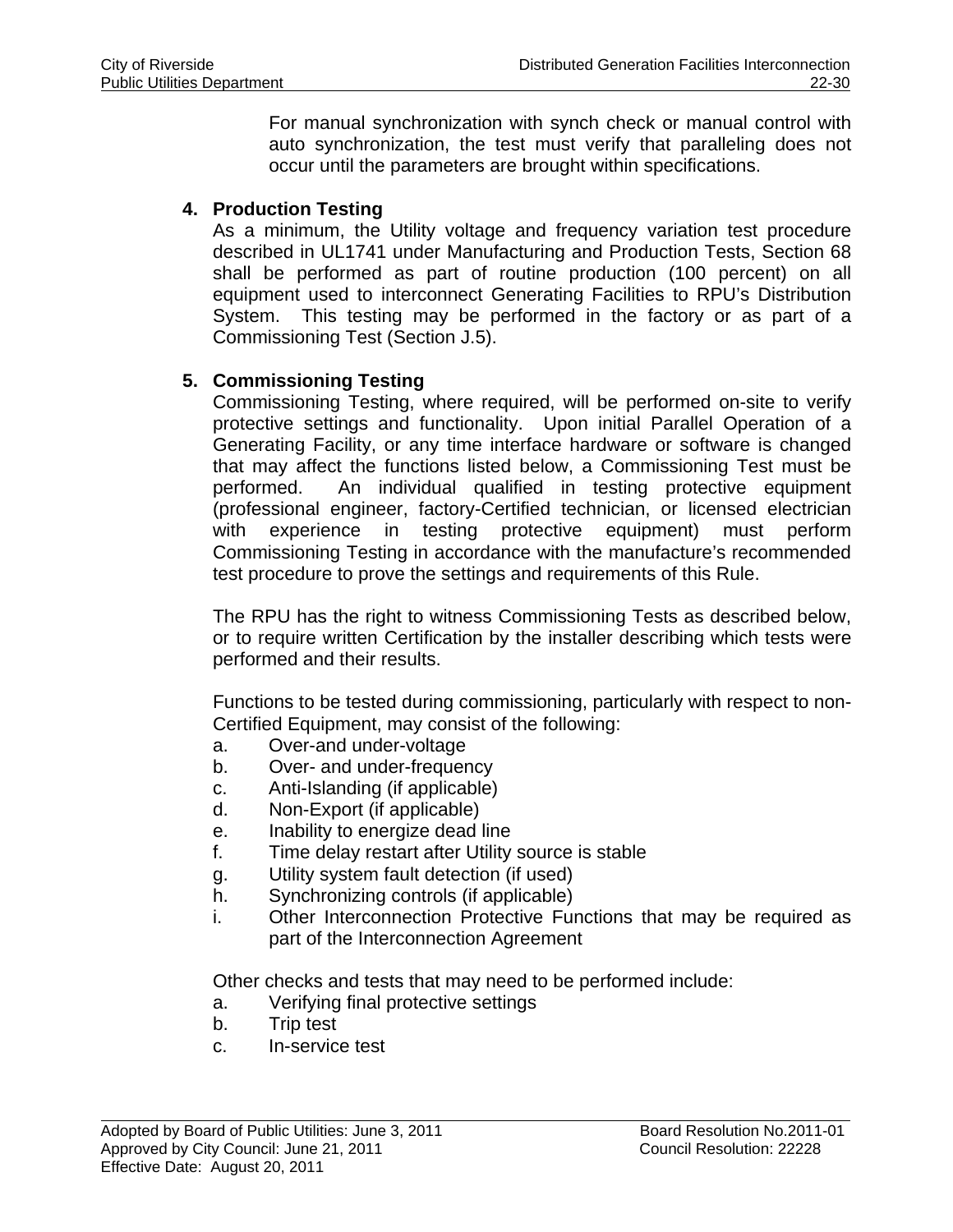### **a. Certified Equipment**

 Generating Facilities qualifying for Simplified Interconnection incorporate Certified Equipment that have, at a minimum, passed the Type Tests and Production Tests described in this document, are judged to have little or no potential impact on RPU's Distribution System. For such Generating Facilities, it is necessary to perform only the following test:

- 1. Protection settings that have been changed after factory testing will require field verification. Tests will be performed using injected secondary voltages and currents, applied waveforms, a test connection using a Generator to simulate abnormal Utility voltage or frequency, or varying the set points to show that the device trips at the measured (actual) Utility voltage or frequency.
- 2. Non-Islanding function, if included, will be checked by opening a load break disconnect switch to verify the Interconnection equipment ceases to energize the line and does not reenergize for the required time delay after the switch is closed.
- 3. Non-Export function, if included, will be checked using secondary injection techniques. This function may also be tested by adjusting the Generating Facility output and local loads to verify that the applicable Non-Export criteria (i.e., reverse power or under power) are met.

The Supplemental Review or an Interconnection Study may impose additional components or additional testing.

### **b. Non-Certified Equipment**

Non-Certified Equipment shall be subjected to the appropriate tests described in Type Testing (Section J.3.) as well as those described in Certified Equipment (Section J.5.a.). With RPU approval, these tests may be performed in the factory, in the field as part of commissioning, or a combination of both. RPU, at its discretion, may also approve a reduced set of tests for a particular Application or, for example, if it determines it has sufficient experience with the equipment.

### **c. Verification of Settings**

If the testing is part of the commissioning process, then, at the completion of such testing, the Producer shall confirm all devices are set to RPU-approved settings. This step shall be documented in the Commissioning Test Certification.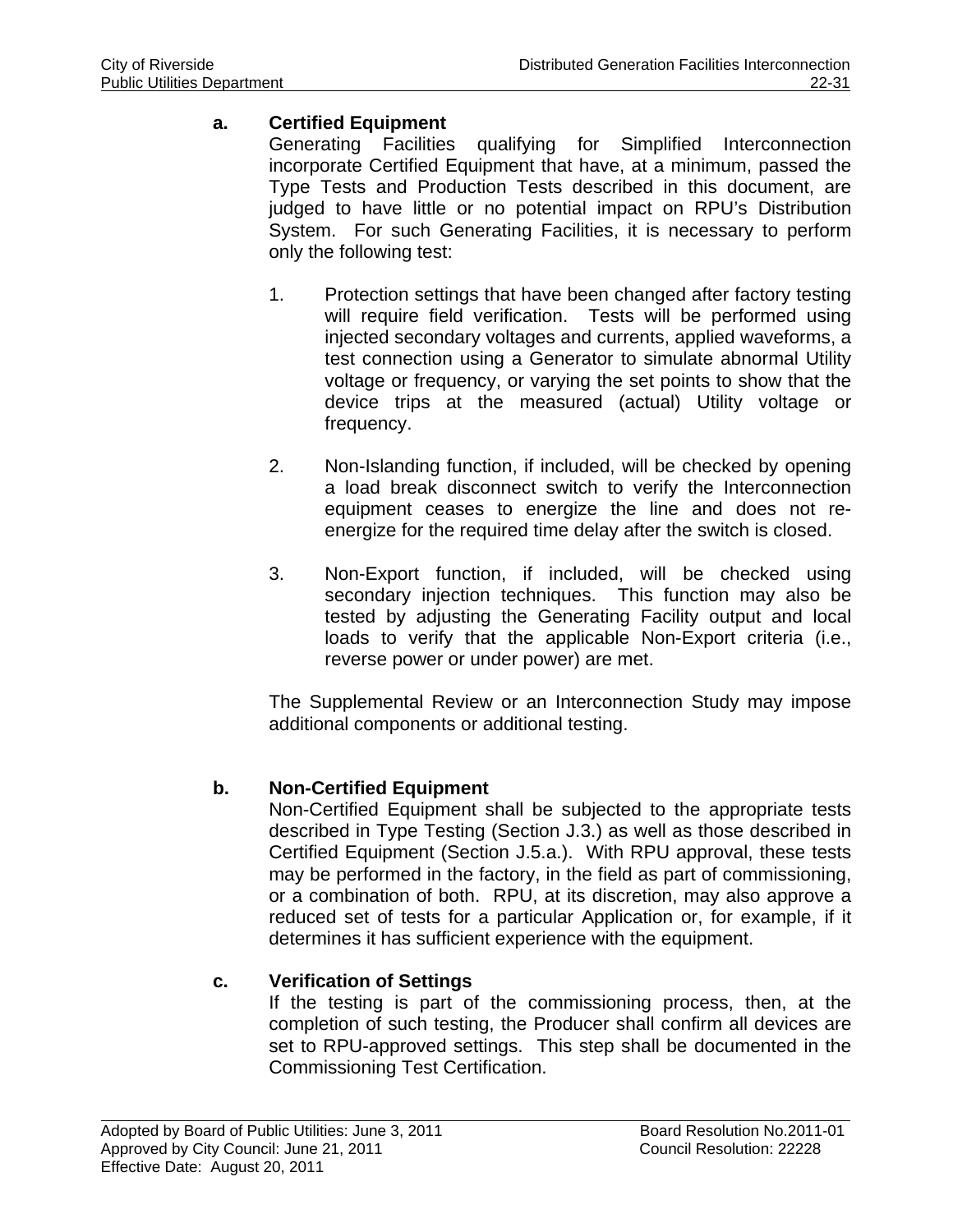### **d. Trip Test**

Interconnection protective devices (e.g. reverse power relay) that have not previously been tested as part of the Interconnection system with their associated interrupting devices (e.g. contactor or circuit breaker) shall be trip tested during commissioning. The trip test shall be adequate to prove that the associated interrupting devices open when the protective devices operate.

Interlocking circuits between protective devices or between interrupting devices shall be similarly tested unless they are part of a system that has been tested and approved during manufacture.

### **e. In-Service Test**

Interconnection protective devices that have not previously been tested as part of the Interconnection system with their associated instrument transformers or that are wired in the field shall be given an in-service test during commissioning. This test will verify proper wiring, polarity, CT/PT ratios, and proper operation of the measuring circuits. The in-service test shall be made with the power system energized and carrying a known level of current. A measurement shall be made of the magnitude and phase angle of each ac voltage and current connected to the protective device and the results compared to expected values.

For protective devices with built-in metering functions that indicate current and voltage magnitudes and phase angles, or magnitudes of current, voltage, and real and reactive power, the metered values may be used for in-service testing. Otherwise, portable ammeters, voltmeters, and phase-angle meters shall be used.

### **6. Periodic Testing**

Periodic Testing of Interconnection-related Protective Functions shall be performed as specified by the manufacturer, or at least every four years. All Periodic Tests prescribed by the manufacturer shall be performed. The Producer shall maintain Periodic Test reports or a log for inspection by RPU. Periodic Testing conforming to RPU test intervals for the particular Line Section may be specified by RPU under special circumstances, such as high fire hazard areas.

A system that depends upon a battery for trip power shall be checked and logged once per month for proper voltage. Once every four years, the battery must be either replaced or a discharge test performed.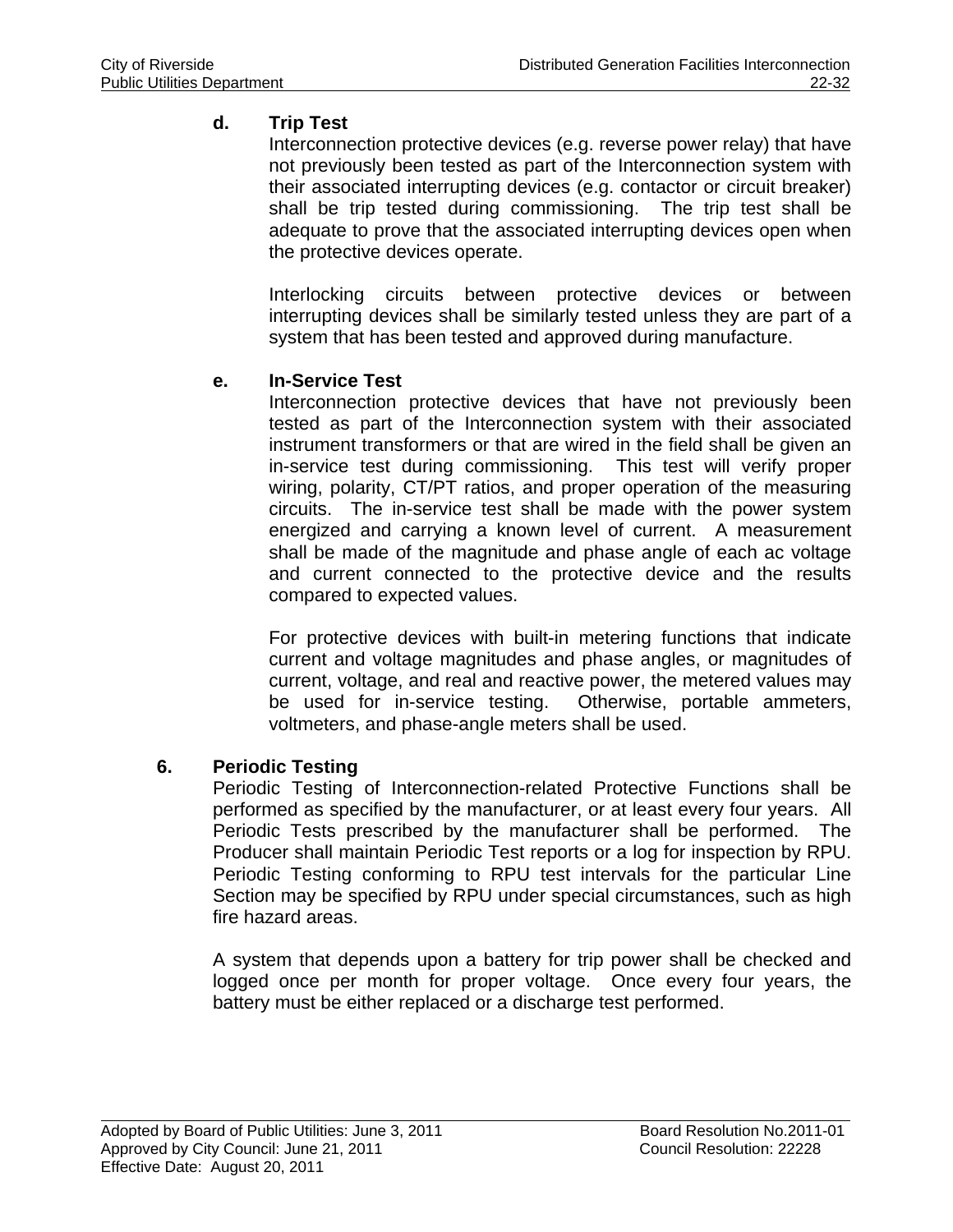### **7. Detailed Type Test Procedures and Requirements**

This section describes the additional Type Test procedures necessary to qualify a device as Certified, for use on the RPU Distribution System. These Type Tests are not contained in Underwriters Laboratories UL 1741 Standard *Inverters, Converters and Controllers for Use in Independent Power Systems,* or other referenced standards.

### **a. Non-Export Test Procedure**

The Non-Export test is intended to verify the operation of relays, controllers and inverters designed to limit the export of power and certify the equipment as meeting the requirements of Screen 2, Options 1 and 2, of the Initial Review Process. Tests are provided for discrete relay packages and for controllers and inverters that include the intended function.

### **(1) Reverse Power Relay Test**

This version of the Non-Export test procedure is intended for stand-alone reverse power and under power relay packages provided to meet the requirements of Options 1 and 2 of the Non-Export Screen in Section I.3.b. It should be understood that in the reverse power application, the relay will provide a trip output with power in the export (toward RPU system) direction.

### *Step 1: Power Flow Test at Minimum, Midpoint and Maximum Pickup Level Settings*

Determine the appropriate secondary pickup current for the desired export power flow of 0.5 secondary watts (the agreedupon minimum pickup setting assumes 5 Amp and 120V CT/PT secondary). Apply Nominal Voltage with minimum current setting at 0 degrees in the trip direction. Increase the current to pick up level. Observe the relay's (LCD or computer display) indication of power values. Note the indicated power level at which the relay trips. The power indication should be within 2 percent of the expected power. For relays with adjustable settings, repeat this test at the midpoint, and maximum settings. Repeat at phase angles of 90, 180, and 270 degrees and verify that the relay does NOT operate (measured watts will be zero or negative).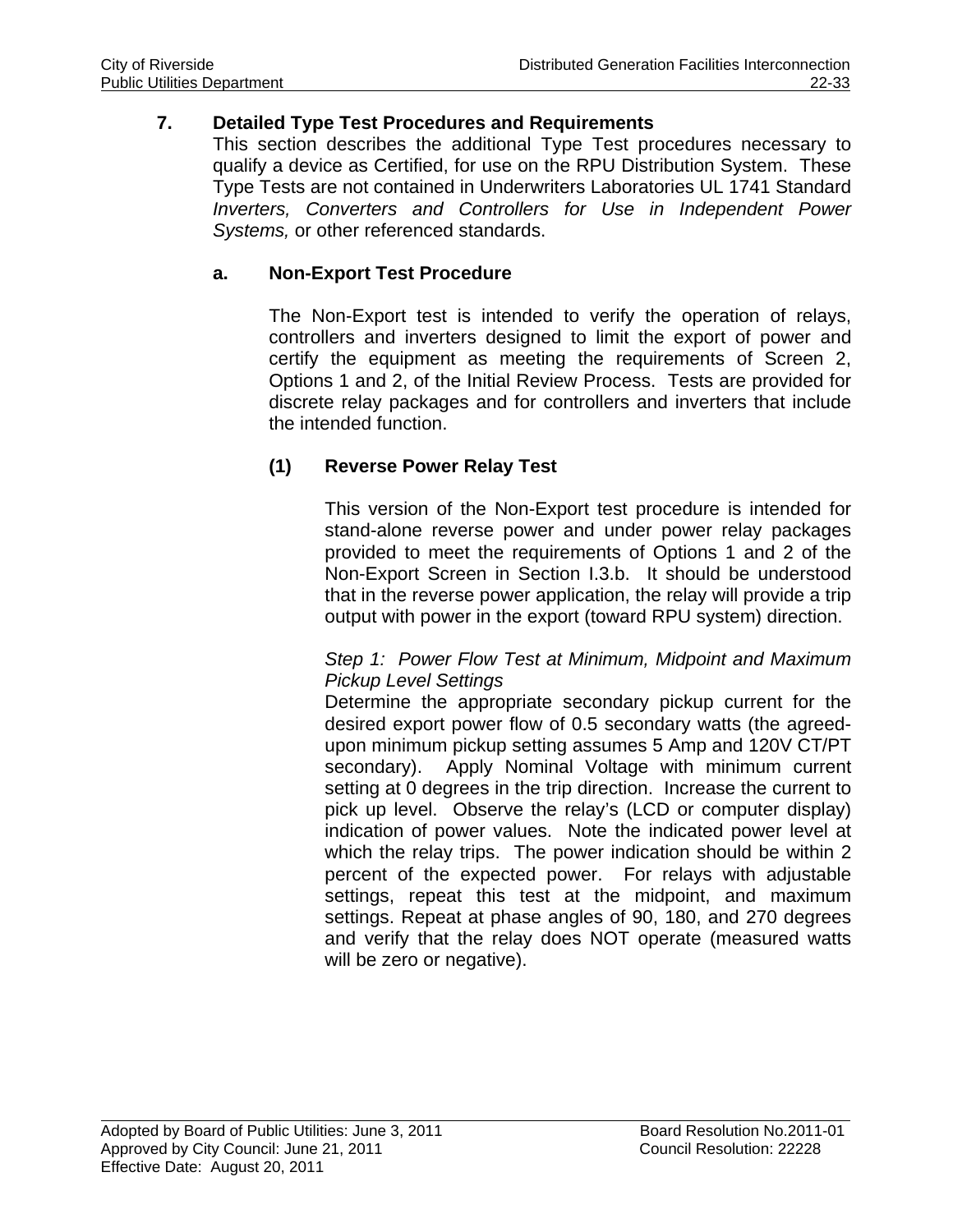### *Step 2: Leading Power Factor Test*

Apply rated voltage with a minimum pickup current setting (calculated value for system Application) and apply a leading power factor load current in the non-trip direction (current lagging voltage by 135 degrees). Increase the current to relay rated current and verify that the relay does NOT operate. For relays with adjustable settings, this test should be repeated at the minimum, midpoint, and maximum settings.

### *Step 3: Minimum Power Factor Test*

At Nominal Voltage and with the minimum pickup (or ranges) determined in Step 1, adjust the current phase angle to 84 or 276 degrees. Increase the current level to pickup (about 10 times higher than at 0 degrees) and verify that the relay operates. Repeat for angles 90, 180, and 270 degrees and verify that the relay does NOT operate.

### *Step 4: Negative Sequence Voltage Test*

Using the pickup settings determined in Step 1, apply rated relay voltage and current at 180 degrees from tripping direction, to simulate normal load conditions (for 3-phase relays, use  $I_a$  at 180,  $I_b$  at 60 and  $I_c$  and 300 degrees). Remove Phase-1 voltage and observe that the relay does not operate. Repeat for phase-2 and 3.

### *Step 5: Load Current Test*

Using the pickup settings determined in Step 1, apply rated voltage and current at 180 degrees from the tripping direction, to simulate normal load conditions (use  $I_a$  at 180,  $I_b$  at 300 and I<sub>c</sub> at 60 degrees). Observe that the relay does NOT operate.

### *Step 6: Unbalanced Fault Test*

Using the pickup settings determined in Step 1, apply rated voltage and 2 times rated current, to simulate an unbalanced fault in the non-trip direction (use  $V_a$  at 0 degrees,  $V_b$  and  $V_c$  at 180 degrees,  $I_a$  at 180 degrees,  $I_b$  at 0 degrees and  $I_c$  at 180 degrees). Observe that the relay, especially single phase, does not misoperate.

### *Step 7: Time Delay Settings Test*

Apply Step 1 settings and set time delay to minimum setting. Adjust the current source to the appropriate level to determine operating time, and compare against calculated values. Verify that the timer stops when the relay trips. Repeat at midpoint and maximum delay settings.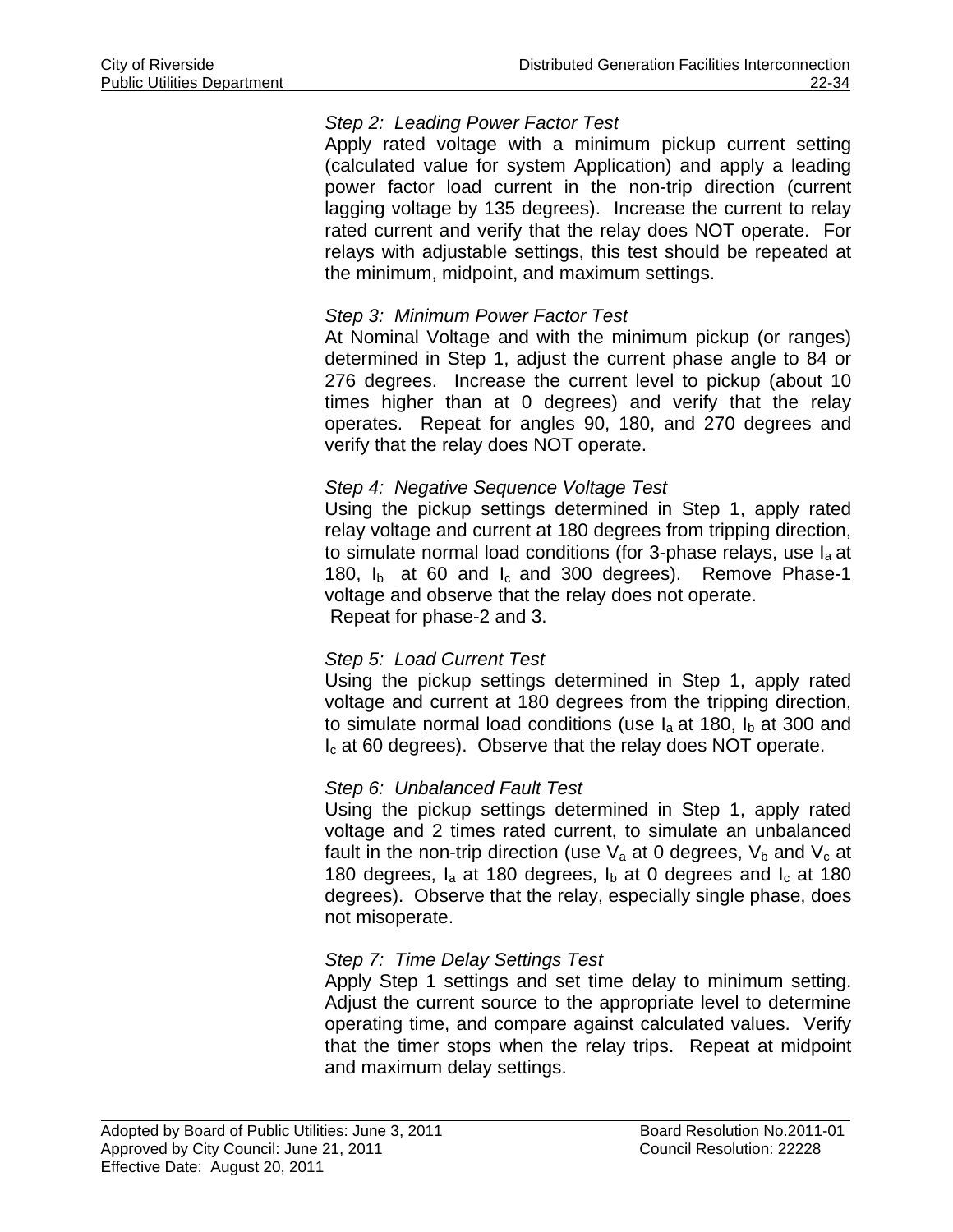### *Step 8: Dielectric Test*

Perform the test described in IEC 414 using 2 kV RMS for 1 minute.

*Step 9: Surge Withstand* 

Perform the surge withstand test described in IEEE C37.90.1.1989 or the surge withstand test described in Section J.3.d.

### **(2) Under Power Relay Test**

In the underpower application, the relay will provide a trip output when import power (toward the Producer) drops below the specified power level.

Note: For an underpower relay, pickup is defined as the highest power level at which the relay indicates that the power is *less* than the set setting.

### *Step 1: Power Flow Test at Minimum, Midpoint and Maximum Pickup Level Settings*

Determine the appropriate secondary pickup current for the desired power flow pickup level of 5% of peak load (the agreedupon minimum pickup setting). Apply rated voltage and current setting at 0 degrees in the direction of normal load current. Decrease the current to pickup level. Observe the relay's (LCD or computer display) indication of power values. Note the indicated power level at which the relay trips. The power indication should be within 2 percent of the expected power. For relays with adjustable settings, repeat the test at the midpoint, and maximum settings. Repeat at phase angles of 90, 180, and 270 degrees and verify that the relay operates (measured watts will be zero or negative).

### *Step 2: Leading Power Factor Test*

Using the pickup current setting determined in step 1, apply rated voltage and rated leading power factor load current in the normal load direction (current leading voltage by 45 degrees). Decrease the current to 145% of the pickup level determined in Step 1 and verify that the relay does NOT operate. For relays with adjustable settings, repeat the test at the minimum, midpoint, and maximum settings.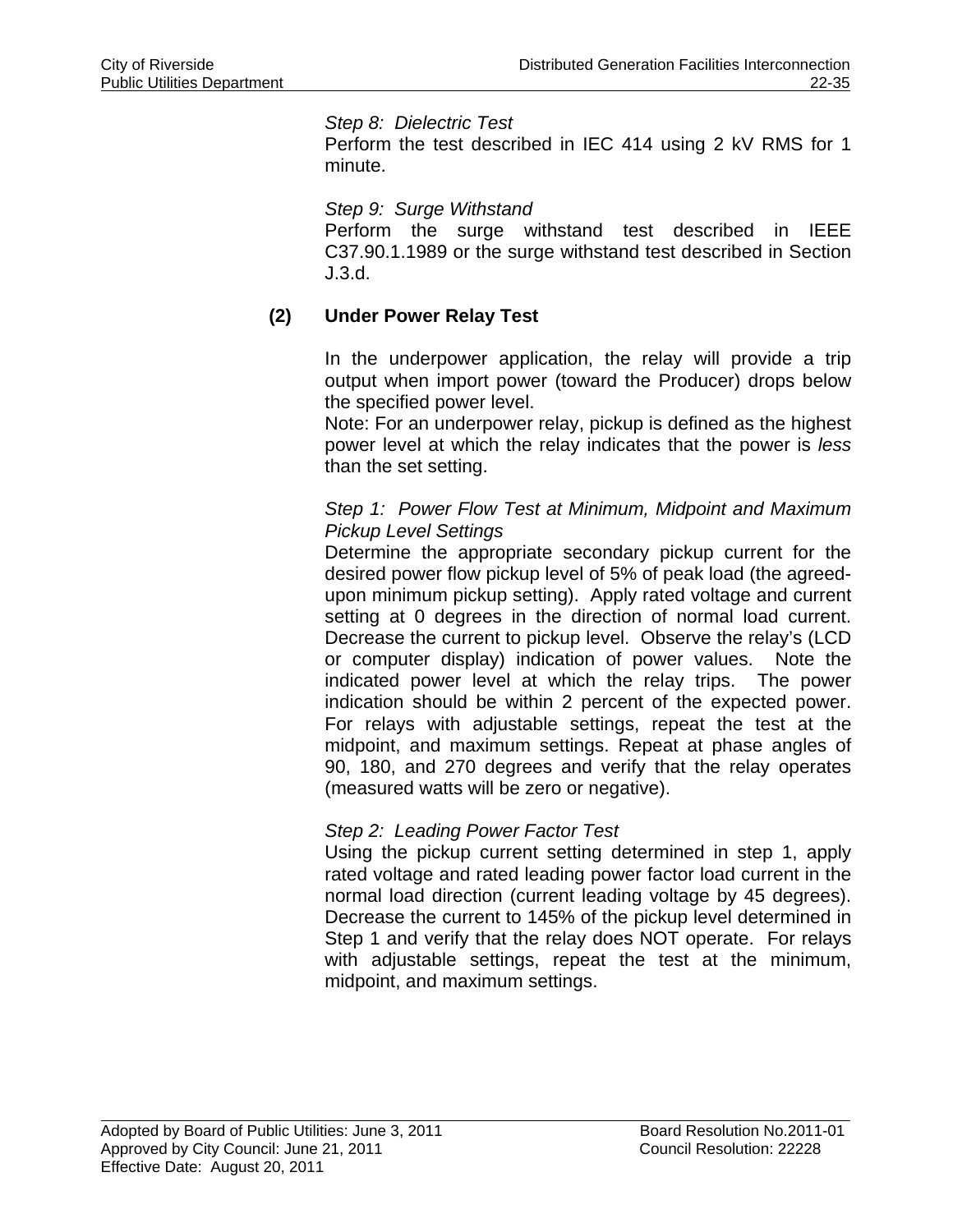### *Step 3: Minimum Power Factor Test*

At Nominal Voltage and with the minimum pickup (or ranges) determined in Step 1, adjust the current phase angle to 84 or 276 degrees. Decrease the current level to pickup (about 10% of the value at 0 degrees) and verify that the relay operates. Repeat for angles 90, 180 and 270 degrees and verify that the relay operates for any current less than rated current.

### *Step 4: Negative Sequence Voltage Test*

Using the pickup settings determined in Step 1, apply rated relay voltage and 25% of rated current in the normal load direction, to stimulate light load conditions. Remove Phase-A voltage and observe that the relay does not operate, repeat for phase-B and C.

### *Step 5: Unbalanced Fault Test*

Using the pickup settings determined in Step 1, apply rated voltage and 2 times rated current, to stimulate an unbalanced fault in the normal load direction (use  $V_a$  at 0 degrees,  $V_b$  and  $V_c$  at 180 degrees,  $I_a$  at 0 degrees,  $I_b$  at 180 degrees, and  $I_c$  at 0 degrees). Observe that the relay, especially single phase, operates properly.

### *Step 6: Time Delay Settings Test*

Apply Step 1 settings and set time delay to minimum setting. Adjust the current source to the appropriate level to determine operating time, and compare against calculated values. Verify that the timer stops when the relay trips. Repeat at midpoint and maximum delay settings.

### *Step 7: Dielectric Test*

Perform the test described in IEC 414 using 2 kV RMS for 1 minute.

*Step 8: Surge withstand*  Perform the surge withstand test described in IEEE C37.90.1.1989 or the surge withstand test described in Section J.3.d.

### **(3) Functional Test for Inverters and Controllers**

Inverters and controllers designed to provide reverse or under power functions shall be tested to certify the intended operation of this function. Two methods are provided.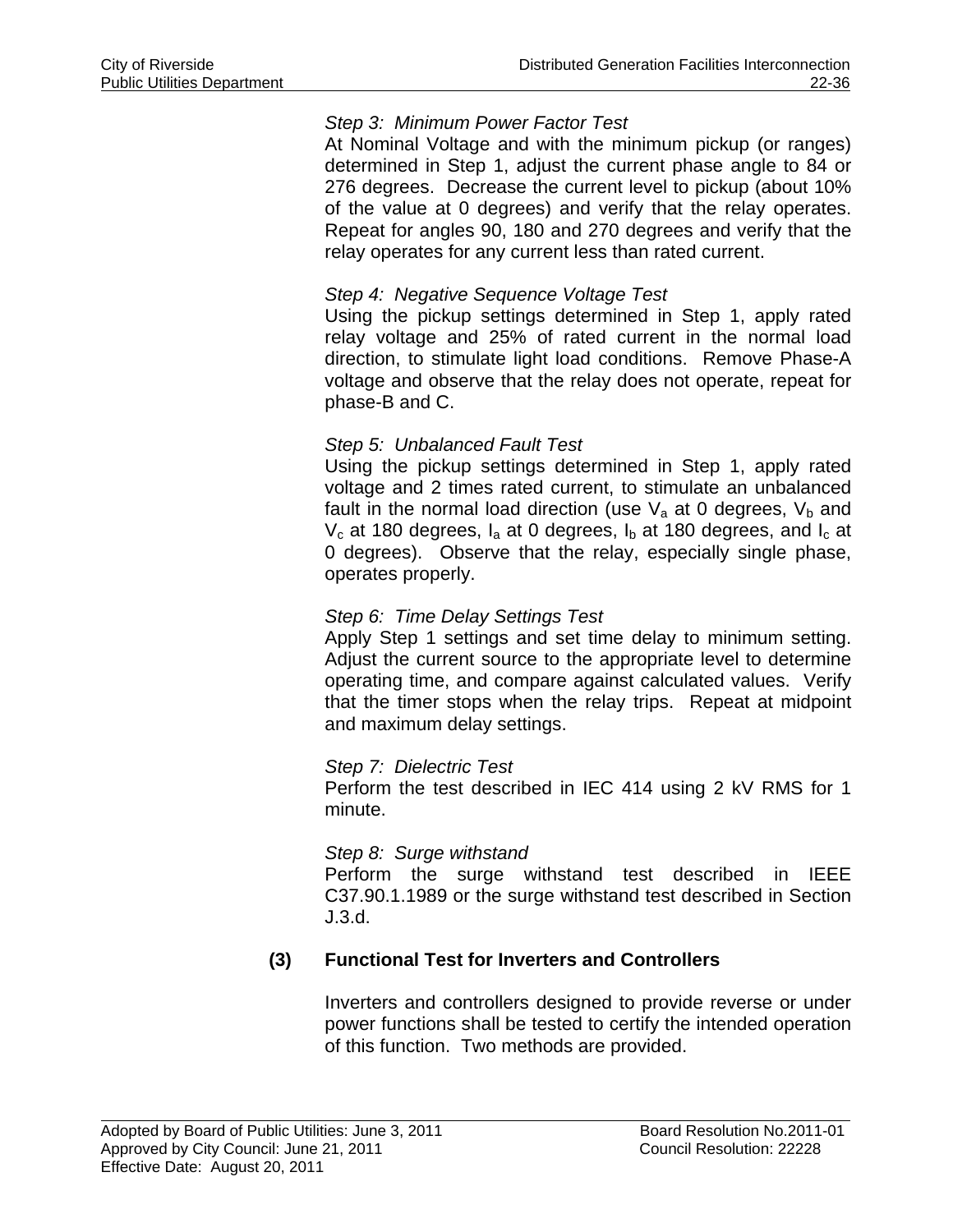*Method 1:* If the controller utilizes external current/voltage measurement to determine the reverse or underpower condition, then the controller shall be functionally tested by application of appropriate secondary currents and potentials as described in the Reverse Power Relay Test, Section J.7.a.(1) of this Rule.

*Method 2:* If external secondary current or potential signals are not used, then unit-specific tests must be conducted to verify that power cannot be exported across the PCC for a period exceeding two seconds. These tests may be factory tests, if the measurement and control points are part of a single unit, or may be provided for in the field.

### **b. In-Rush Current Test**

This test will determine the maximum In-rush Current drawn by the unit.

### **(1) Locked-Rotor Method**

Use the test procedure defined in NEMA MG-1 (manufacturer's data is acceptable if available).

### **(2) Start-up Method**

Install and setup the Generating Facility equipment as specified by the manufacturer. Using a calibrated oscilloscope or data acquisition equipment with appropriate speed and accuracy, measure the current draw at the Point of Interconnection as the Generating Facility starts up and parallels with RPU's Distribution System. Startup shall follow the normal, manufacturer-specified procedure.

Sufficient time and current resolution and accuracy shall be used to capture the maximum current draw within five percent. In-rush current is defined as the maximum current draw from RPU's Distribution System during the startup process, using a 10-cycle moving average. During the test, the Utility source, real or simulated, must be capable of maintaining voltage within +/- five percent of rated at the connection to the unit under test. Repeat this test five times. Report the highest 10-cycle current as the In-rush Current.

A graphical representation of the time-current characteristic along with the Certified In-rush Current must be included in the test report and made available to RPU.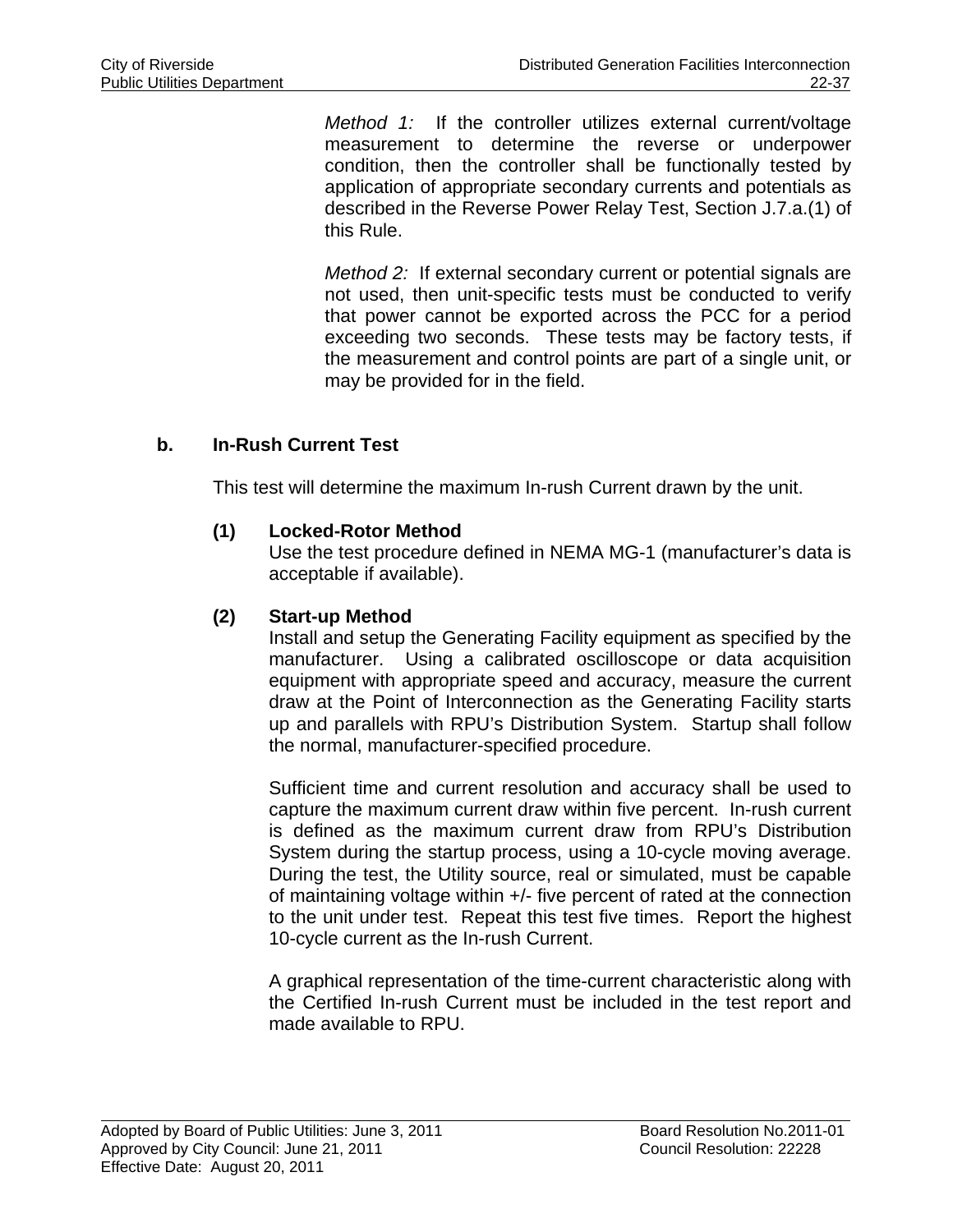### **Appendix 1 Utility Interconnection Equipment Certification Form**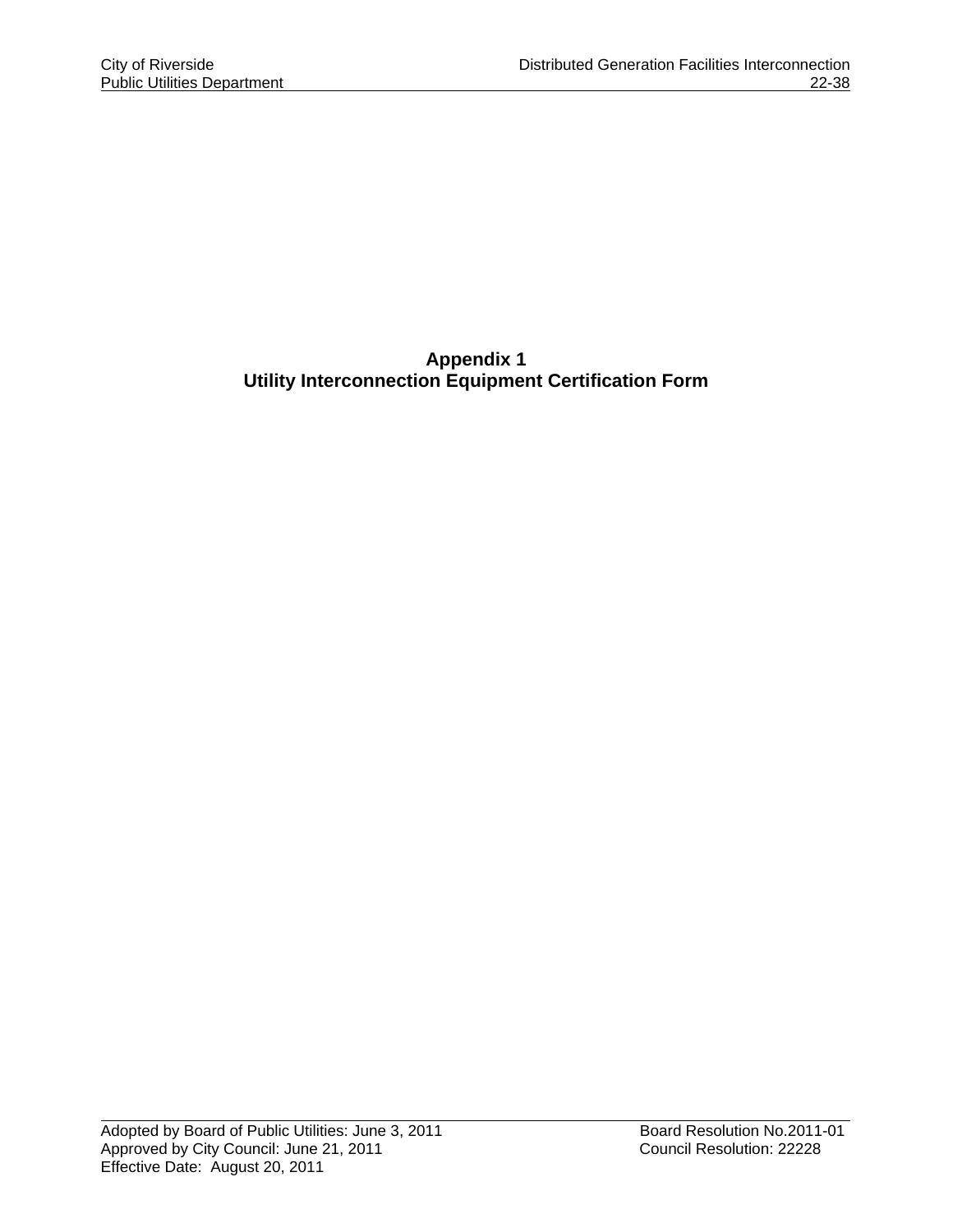# Utility Interconnection Equipment Certification

The information on this form is provided to indicate the compliance of the generation equipment listed below with the utility interconnection certification requirements defined in this Rule.

**Certifying Laboratory** *The information on this form is provided by the following Nationally Recognized Testing Laboratory:* 

| <b>Equipment Specification</b> The information on this form applies to the following equipment: |  |
|-------------------------------------------------------------------------------------------------|--|
|                                                                                                 |  |
|                                                                                                 |  |
|                                                                                                 |  |
|                                                                                                 |  |
|                                                                                                 |  |
| Effective $2$ :                                                                                 |  |
|                                                                                                 |  |
|                                                                                                 |  |
|                                                                                                 |  |
|                                                                                                 |  |
|                                                                                                 |  |
|                                                                                                 |  |
|                                                                                                 |  |
|                                                                                                 |  |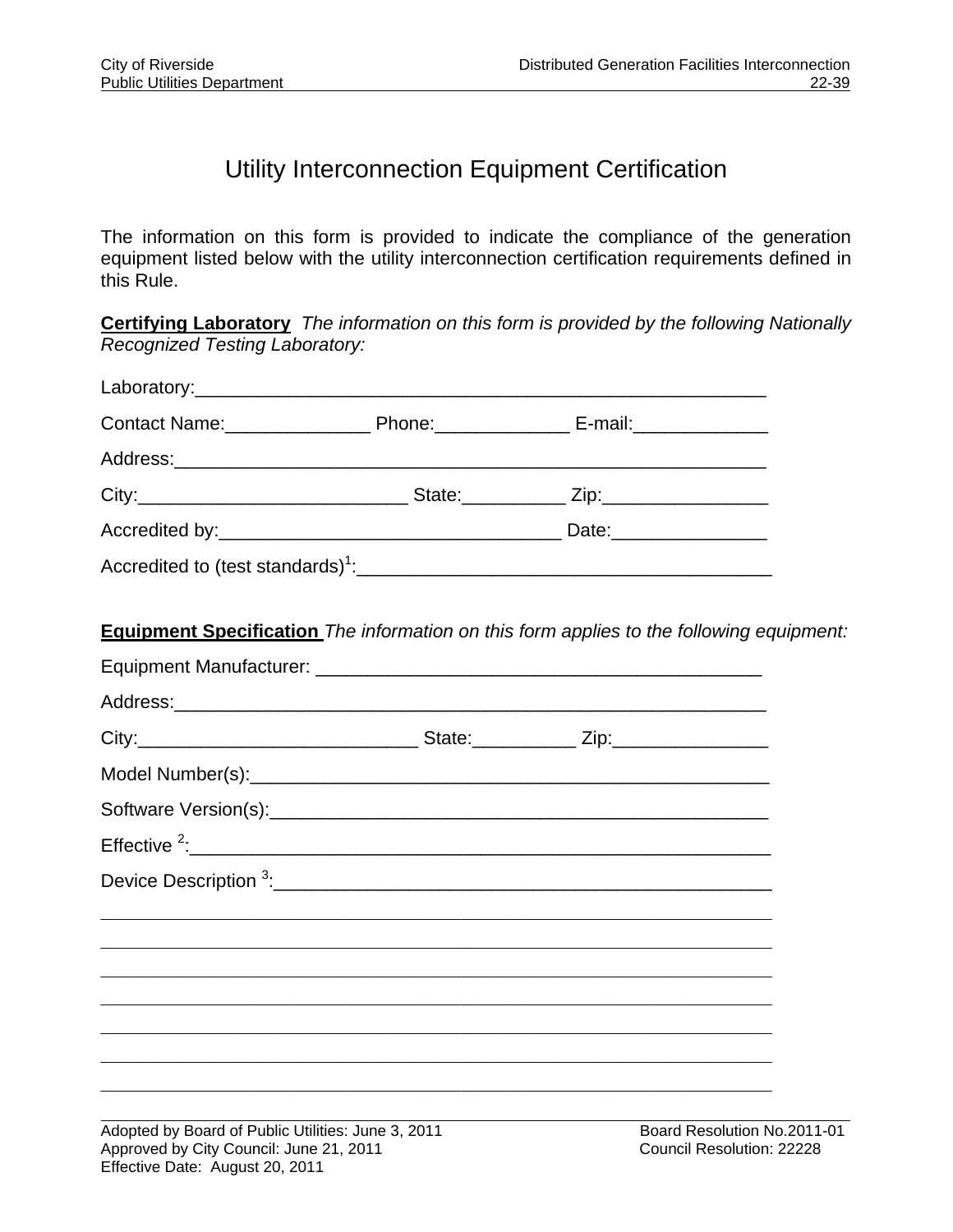### **Test results <sup>4</sup>**

Mark the box next to each requirement that has been met and each test that has been performed and successfully passed. Provide an explanation of any exceptions or omissions on a separate sheet. List additional test documents used on separate sheet.

| UL 1741: (Section number listed) |
|----------------------------------|
|----------------------------------|

| <b>K4-39</b>   | $14 - 40.1$ $14 - 41.2$ $14 - 44$ |                                              | $14 - 45.2.2$ $14 - 45.4$ $14 - 45.5$ |  |
|----------------|-----------------------------------|----------------------------------------------|---------------------------------------|--|
| <b>KI-46.2</b> |                                   | <b>141-46.2.3 141-46.4 141-47.3 141-47.7</b> | Optional <b>K4-46.3</b>               |  |

- IEEE/ANSI C62.45/C62.41 (location Category B3)

California Rule 21: **N**4-J.3.b. Non-Export N4-J.3.c. In-rush Current N4-J.3.e. Synchronization

| Device Rating <sup>5</sup> :       |  |
|------------------------------------|--|
| Maximum available fault current, A |  |
| In-rush current <sup>6,</sup> A    |  |
| Trip settings <sup>7</sup> :       |  |

|                             |                     | Setting 1 | Setting 2 | Setting 3 | Setting 4 | Setting 5 | Factory<br>Settings 8 |
|-----------------------------|---------------------|-----------|-----------|-----------|-----------|-----------|-----------------------|
| <b>Fast Over</b><br>Voltage | Setting<br>Measured |           |           |           |           |           |                       |
| Fast Over<br>Voltage        | Setting<br>Measured |           |           |           |           |           |                       |
| <b>Fast Over</b><br>Voltage | Setting<br>Measured |           |           |           |           |           |                       |
| Fast Over<br>Voltage        | Setting<br>Measured |           |           |           |           |           |                       |
| Fast Over<br>Voltage        | Setting<br>Measured |           |           |           |           |           |                       |
| Fast Over<br>Voltage        | Setting<br>Measured |           |           |           |           |           |                       |

\_\_\_\_\_\_\_\_\_\_\_\_\_\_\_\_\_\_\_\_\_\_\_\_\_\_\_\_\_\_\_\_\_\_\_\_\_\_\_\_\_\_\_\_\_\_\_\_\_\_\_\_\_\_\_\_\_\_\_\_\_\_\_\_\_\_\_\_

 $\overline{\phantom{a}}$  ,  $\overline{\phantom{a}}$  ,  $\overline{\phantom{a}}$  ,  $\overline{\phantom{a}}$  ,  $\overline{\phantom{a}}$  ,  $\overline{\phantom{a}}$  ,  $\overline{\phantom{a}}$  ,  $\overline{\phantom{a}}$  ,  $\overline{\phantom{a}}$  ,  $\overline{\phantom{a}}$  ,  $\overline{\phantom{a}}$  ,  $\overline{\phantom{a}}$  ,  $\overline{\phantom{a}}$  ,  $\overline{\phantom{a}}$  ,  $\overline{\phantom{a}}$  ,  $\overline{\phantom{a}}$ \_\_\_\_\_\_\_\_\_\_\_\_\_\_\_\_\_\_\_\_\_\_\_\_\_\_\_\_\_\_\_\_\_\_\_\_\_\_\_\_\_\_\_\_\_\_\_\_\_\_\_\_\_\_\_\_\_\_\_\_\_\_\_\_\_\_\_\_

Nominal Power Factor (Range, if adjustable)

\_\_\_\_\_\_\_\_\_\_\_\_\_\_\_\_\_\_\_\_\_\_\_\_\_\_\_\_\_\_\_\_\_\_\_\_\_\_

Non Islanding: Yes\_\_\_ No \_\_\_ Maximum trip time: \_\_\_\_\_\_\_\_\_\_\_\_\_\_\_\_\_\_\_\_\_\_\_\_\_\_\_\_\_\_\_\_ Non Export: Yes\_\_\_ No \_\_\_ Method: \_\_\_\_\_\_\_\_\_\_\_\_\_\_\_\_\_\_\_\_\_\_\_\_\_\_\_\_\_\_\_\_\_\_\_\_\_\_\_\_

Other  $\boldsymbol{\mathrm{s}}$ :

 $\overline{\phantom{a}}$